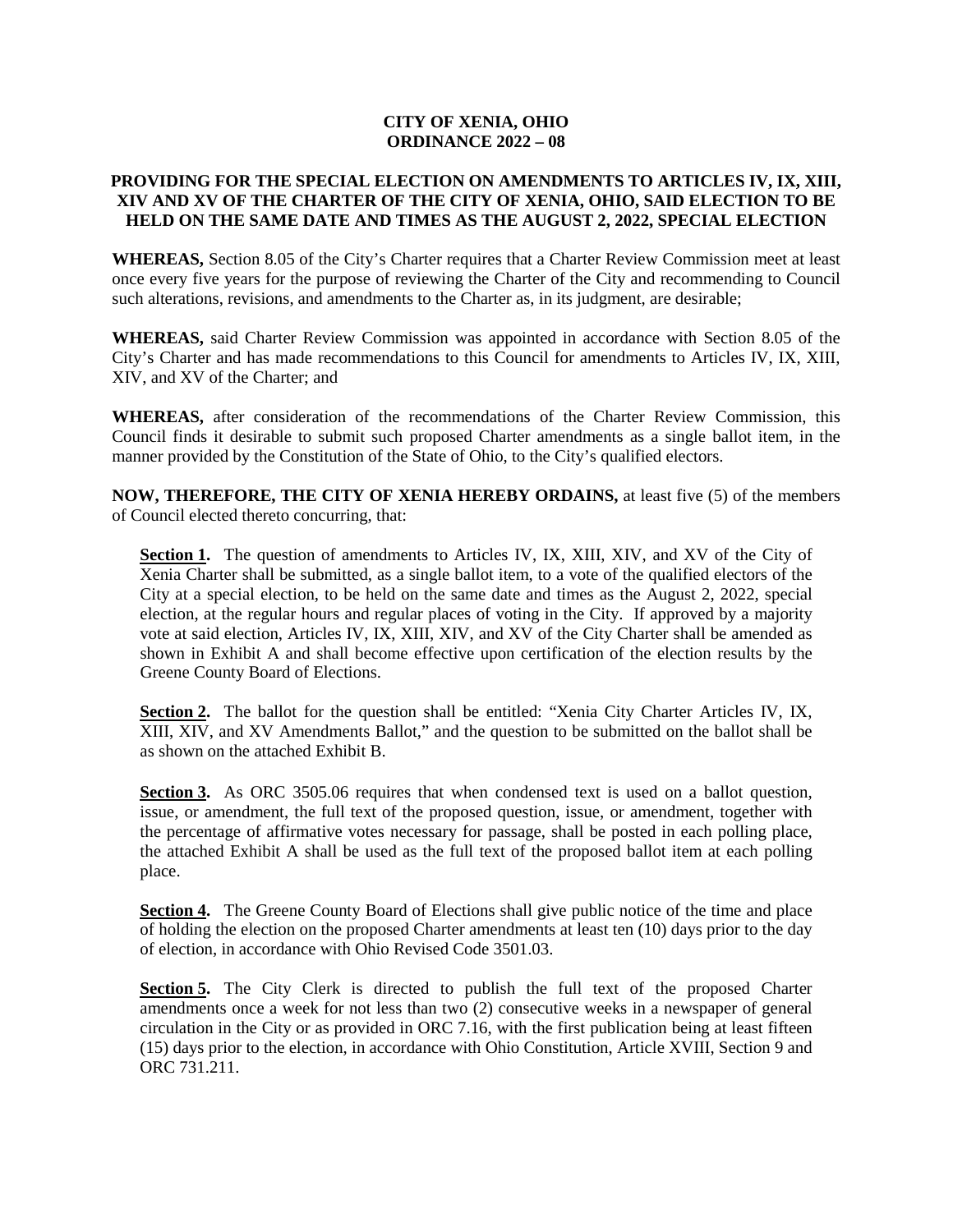Section 6. The City Clerk is directed to certify a copy of this Ordinance to the Board of Elections of Greene County within five (5) days of its effective date.

Section 7. If the amendments to Articles IV, IX, XIII, XIV, and XV of the Charter of the City of Xenia are approved by a majority vote, the City Clerk shall certify a copy of the amendments to the Ohio Secretary of State within (30) days of the election.

Section 8. It is found that all formal actions of this Council concerning and relating to the adoption of this Ordinance were adopted in an open meeting of this Council, and that all deliberations of this Council that resulted in this formal action were in meetings open to the public in compliance with all legal requirements, including Section 121.22 of the Ohio Revised Code, and the Rules of Council.

**Section 9.** This Ordinance shall take effect on May 14, 2022.

Introduced: March 24, 2022 Adopted: April 14, 2022

Wesley E. Smith

Attest: President, Xenia City Council

Michelle O. Johnson

City Clerk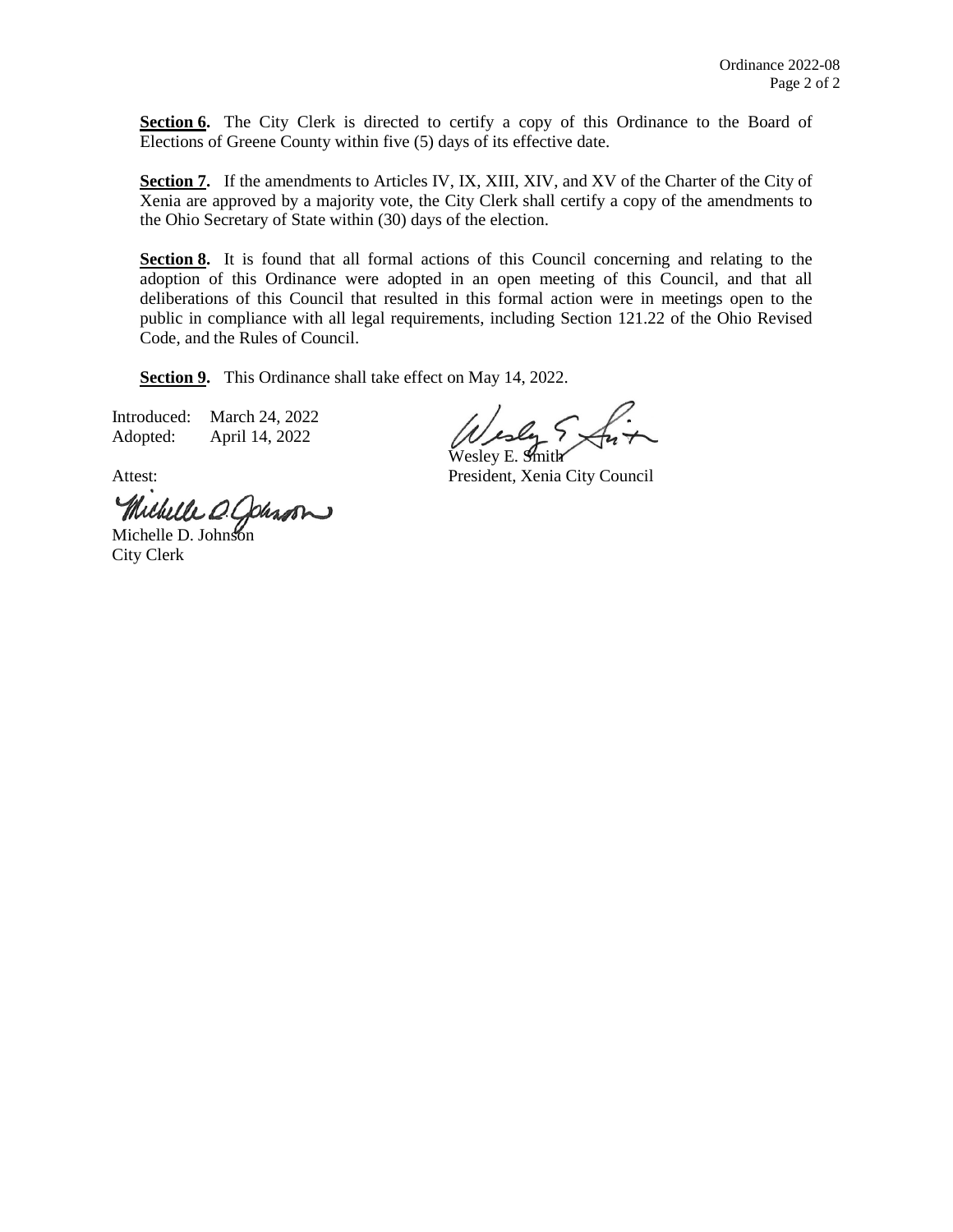### **CITY OF XENIA BALLOT ITEM**

### **PROPOSED AMENDMENTS TO ARTICLES IV, IX, XIII, XIV, AND XV OF THE CITY'S CHARTER**

# **ARTICLE IV – CITY COUNCIL**

#### **§ 4.01 POWERS OF THE COUNCIL.** ,**Compensation, Qualifications and Term.** [*Moved to § 4.02*]

A. Powers. The Council shall exercise all the powers, rights and authority vested in and exercised by the City of Xenia and its several officers, or which may hereafter be granted to the City. All the powers exercised, or which may be exercised hereafter, by municipal corporations are hereby vested in the Council, subject to the provisions of the Constitution of the State of Ohio, and the Council may provide, by ordinance, how any power shall be exercised.

All legislative powers, rights and duties of the City shall be vested in the City Council, except as otherwise provided in the Charter or the Constitution of the State of Ohio. Without limitation of the foregoing, the Council shall have and possess the following powers:

- A. Taxes and Debts. **[5.02(3)]** The power to levy taxes and **[5.02(6)]** authorize the borrowing of money incur debts, subject to the limitation imposed thereon by this Charter or the Constitution of the State of Ohio.
- B. Local Regulations. **[5.02(2)]** The power to adopt and to provide for the enforcement, including penalties, a time or fine or other penalty or to establish a rule or of local police, sanitary and other similar regulations for violation of which a fine or other penalty is imposed as are not in conflict with the general laws of the State.
- C. Departments, Divisions, Boards and Commissions. In addition to the departments, divisions, Boards, Commissions and Committees required under this Charter, the Council shall have the power to create and define the duties, responsibilities and authorities of other offices, departments, divisions, Boards, Commissions and Committees of the City as the Council deems necessary, and the power to combine, change, alter or abolish any office, department, division, board, commission or committee so created by the Council. **[7.01, first paragraph]** The City Council may establish City departments, offices or agencies in addition to those created under this Charter and may prescribe the functions of all departments, offices and agencies, except that no function assigned by this Charter to a particular department, office or agency may be discontinued or, unless this Charter specifically so provides, assigned to any other.
- D. Personnel. **[13.02 Salaries and Bonds Fixed by Council]** The power to The Council shall fix, by ordinance or resolution, the number of employees in the various offices, departments and divisions of the City administration and to fix the salary or rate of their compensation, hours of work and to provide such other fringe benefits as deemed proper by the Council. of all officers and employees of the City entitled to compensation, including the salaries of the Mayor and City Council members, in accordance with this Charter, and may require any officer or employee to give The Council shall also have the power to require such bonds as, in the opinion of the Council, are necessary for the faithful discharge performance of the his or her duties of the officers and employees of the City., in such an amount as it may determine, and it may provide that The premium or cost for any such bonds shall be paid by the City appropriation from City funds.

Existing Charter Language in Black Proposed Additions in Red Proposed Deletions in Strikeout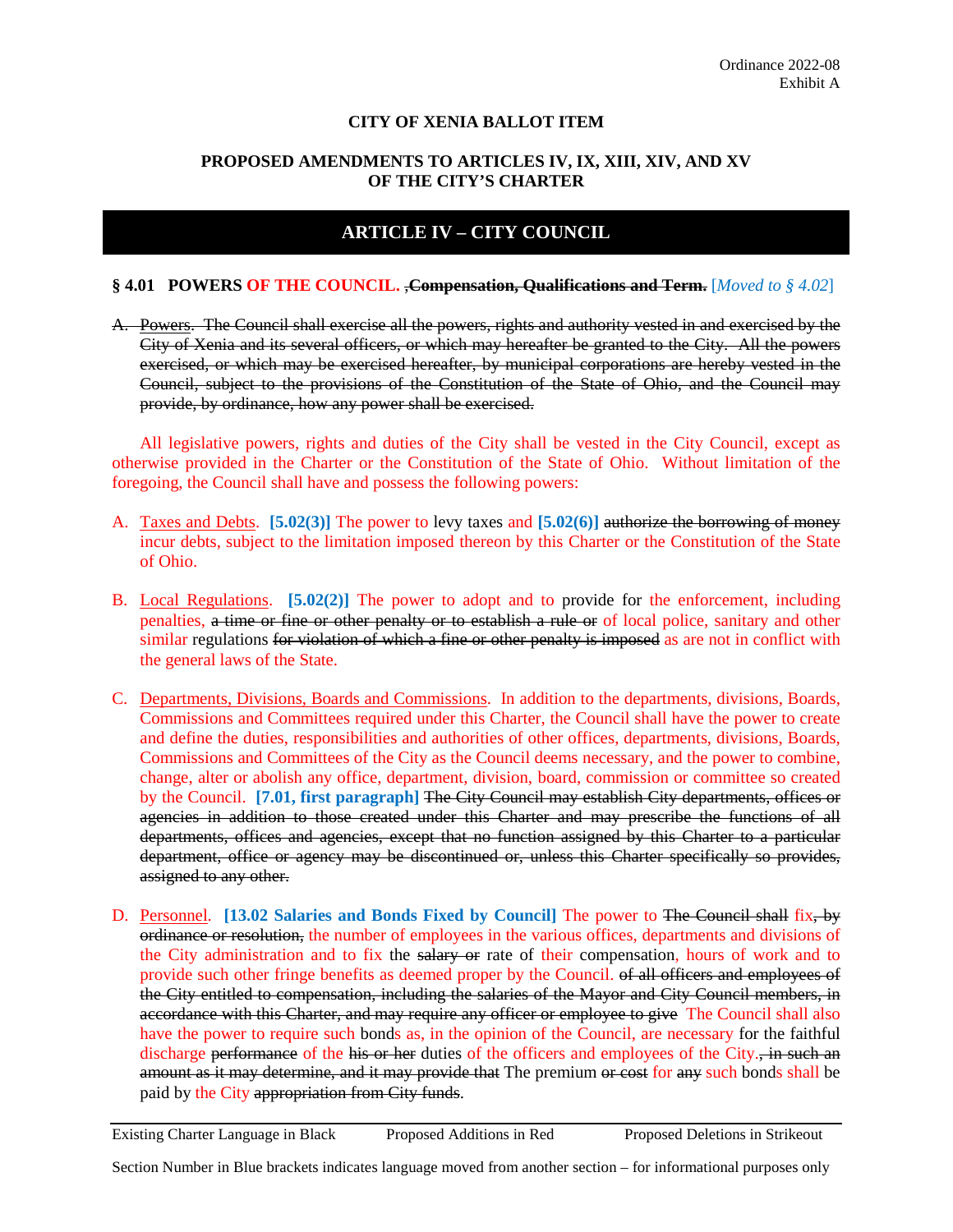- E. Municipal Utilities. **[5.02(5)]** The power to establish municipal utilities and to set regulate the rates charged for use of such utilities and its services by a public utility.
- F. Franchises. **[5.02(4)]** Grant, renew or extend a franchise The Council, in addition to all other rights and powers granted to it under the general laws of the State, may grant permission to any person, firm or corporation to construct and operate a public utility on, across, under or above any public street or public ground within the City. The Council may prescribe the kind and quality of service or product to be furnished, the rate or rates to be charged therefor and any other terms conducive to the public interest; provided that such grant of permission shall not extend beyond twenty-five (25) years, but such grant may be amended or renewed. All such grants, amendments or renewals shall be made subject to the continuing right of the Council to provide reasonable regulations for the adequacy of service and the maintenance and operation of such utilities with reference to such streets and public grounds, including the right to require reconstruction, relocation or discontinuance of appliances, materials or equipment used by the franchisee in, on, across or under such streets and public grounds as is, in the discretion of the Council, necessary for the public interest.

### G. Real Property. **[9.16 Second Paragraph]**

- (1) The power to acquire title to, or interests in, real property, whether such property is acquired by the exercise of the power of eminent domain, purchase, gift, lease, devise, bequest, in trust or otherwise.
- (2) The power to sell, convey, lease or grant the use of real property owned by the City, or any rights therein, shall also be vested in the Council. Such sale, conveyance, lease or grant of use shall be made only upon a determination by Council, by resolution, that such property is not needed for any municipal purpose or, in those cases in which real estate is offered only for lease or use for a term, that it will not be needed for municipal purposes during the term of the proposed lease or use or that such proposed lease or use will not interfere with the property's use for municipal purposes. Any The purchase, sale, conveyance, or lease or transfer of real property including fixtures thereon, are exempt from this provision, and the purchase, sale, lease or transfer of real property, including fixtures thereon, shall be made only may be accomplished by negotiation, informal competition, or formal bidding, negotiation or informal competition or by formal bidding as prescribed by upon the approval of Council in the resolution authorizing the method of sale, conveyance, lease or grant. by the adoption of an ordinance or resolution. The sale, conveyance, lease or grant of use of real property owned by the City, or any rights therein, shall be effective only upon the adoption of an ordinance by Council, approved by the affirmative vote of at least four (4) members of the Council.

## H. Personal Property.

- (1) Council shall, by ordinance, prescribe rules and regulations for the disposal of personal property belonging to the City that is no longer needed for any municipal purposes or which is obsolete or unfit for the use for which it was acquired. Such rules and regulations shall set forth procedures and policies for the sale or disposal of such personal property, including when such sale shall be by competitive bid, by auction, by internet auction, by trade-in, or by such other methods as the ordinance may prescribe. In addition, the rules and regulations shall include a dollar amount for the estimated value of such personal property, which amount shall not be less than five thousand dollars (\$5,000), at which Council approval, by resolution, is required before sale or disposal.
- (2) Notwithstanding the foregoing and regardless of the property's value, the Council may, by resolution, authorize the sale of personal property owned by the City that is not needed for any municipal purpose to the United States, the State of Ohio, to any subdivision or agent of the United States or the State of Ohio, or to any nonprofit corporation organized for a public or charitable purpose, upon such terms as may be deemed proper by Council.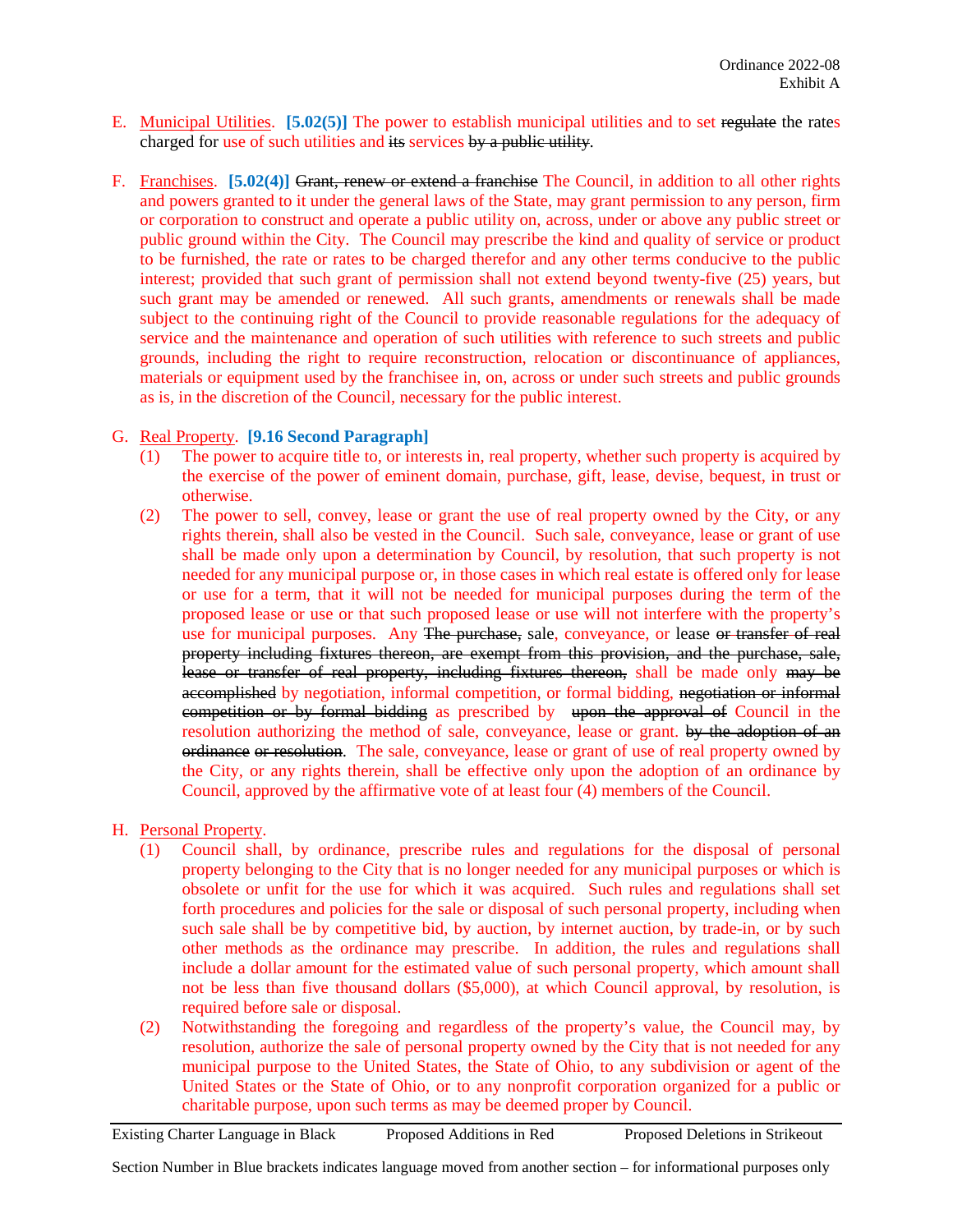- I. Rules of Council. The power to adopt Rules of Council to govern the order of all meetings, to set forth the Council's duties and privileges and establish its rules of order, investigations, and other such related items; provided, however, that such rules shall not be in conflict with the provisions of this Charter. In the absence of adopting its own Rules of Council, Robert's Rules of Order shall be followed by the Council. **[4.10 Judge of Qualifications and Standards of Conduct]** The Council shall be the sole judge of the qualification and election of its own members, subject to the requirements and limits of this Charter. In addition, the Council shall have the power to establish, by ordinance or resolution, rules specific standards of conduct for its members, beyond those specified in Section 4.09 B. and any other section of this Charter and may provide such sanctions for violations of such rules as the Council it deems appropriate.
- J. All Other Powers. Council shall have and shall exercise all other powers granted to it, as the legislative authority of the City, by the Constitution of the State of Ohio, this Charter, and the general laws of the State. There is hereby expressly reserved to the Council any residual home rule powers not expressed directly in this Charter.

## **§ 4.02 COMPOSITION, QUALIFICATIONS, ELECTION, AND TERMS. Mayor.** [*Moved to § 4.03*]

- A. **[4.01(B)]** Composition. The Xenia City Council shall consist of seven (7) members, including the Mayor, elected by the qualified electors of the City at-large.
- B. **[4.01(C)]** Qualifications.
	- (1) Only qualified electors of the No candidate for Council in this City who have physically lived in the City for at least two (2) years immediately preceding the filing of a nominating petition or declaration of intent to be a write-in candidate shall be eligible to hold the for office of Councilmember or Mayor unless he or she has all the qualifications of an elector at the time of filing a petition for the election for which he or she is a candidate, and he or she has been an actual resident of the City at least two (2) years immediately prior to the election; and he or she shall forfeit his or her office when he or she ceases to be an actual resident of the City.
	- (2) No member of the Council or the Mayor  $He$  or she shall hold any no other elective public office or other office or employment that has been found to be incompatible with the position of Councilmember or Mayor by the Ohio Attorney General or the Ohio Ethics Commission, except where otherwise authorized by this Charter under Greene County, the State of Ohio or the United States.
- C. **[4.01(D)]** Term. All elected members of the Council shall hold office for a term of four (4) years, except as herein provided, and successors shall be elected at the next general Municipal election before the expiration of their term of office, which term of office shall be subject to recall, as hereinafter provided.

### **§ 4.03 MAYOR.**

### **Salary of the Mayor and President of Council.** [*Moved to § 4.05*]

At each regular Municipal election commencing in 2001, the Mayor shall be elected for a four (4) year term. The Mayor shall serve as is a Councilmember and have the right to vote on all matters and issues before the Council but shall have no veto power having equal voting privileges with other Councilmembers. In addition to the powers, rights, and duties as a of a Council member of the Council, the Mayor shall be recognized as the head of the municipal government for all ceremonial and nonadministrative purposes exercise ceremonial functions on behalf of the City and shall perform all those other duties as required by this the Charter or and the ordinances of the City. The Mayor shall not be

Existing Charter Language in Black Proposed Additions in Red Proposed Deletions in Strikeout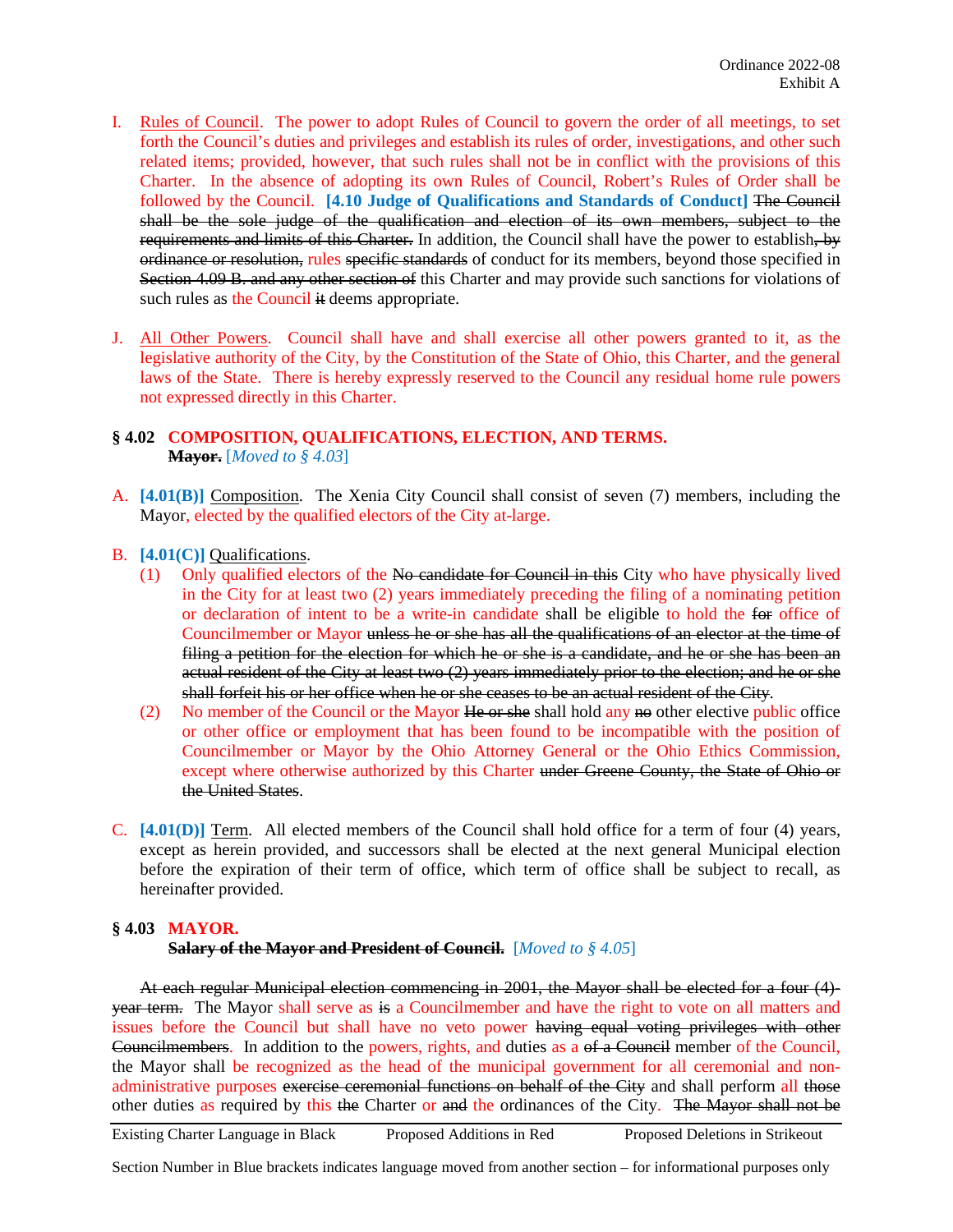permitted to serve as the President or Vice President of Council; however, during temporary absences of both the President and Vice President of Council, the Mayor shall preside over City Council meetings.

### **§ 4.04 CHAIRPERSON AND VICE CHAIRPERSON OF THE COUNCIL. Salary of Members of Council and Adjustments.** [*Moved to § 4.05*]

### **[4.14(B) President and Vice President]**

- A. Election. At its first regular meeting in January of each year, the Council shall elect from its membership, including the Mayor, by a majority vote of the members present, a Chairperson and a Vice Chairperson, who may also be called the Chair and Vice Chair or the President and Vice President, of the Council. A President and Vice President of Council shall be elected by a majority vote of Council members at the first regularly scheduled meeting in January of each year. No Council member of Council is qualified to hold the office of President or Vice President unless he or she has who has not served on the Council for at least two (2) or more years, whether by current term or prior terms, shall be eligible to serve as Chairperson or Vice Chairperson, unless all members of the Council have served for less than two (2) years.
- B. Term. The term of the Chairperson and a Vice Chairperson of Council, respectively, shall run until his or her successor is elected in accordance with Section 4.04 A., above.
- C. Powers and Duties. In addition to the powers, rights, and duties as a member of the Council, the Chairperson, when present, shall be the presiding officer for all meetings of the Council, shall approve the agenda for all meetings of the Council, and shall perform all other duties as required by this Charter or the ordinances of the City. The Vice Chairperson shall fulfill the duties of the Chairperson during the absence of the Chairperson.

The President shall serve for a one (1)-year term and shall preside over all City Council meetings. In addition, the President shall approve the agenda for City Council meetings and perform such other duties as required by this Charter, any ordinance or City Council. The Vice President shall serve for a one (1)-year term and during the absence of the President shall fulfill the duties of the President. The Mayor shall not hold the office of President or Vice President; however, during temporary absences of both the President and the Vice President, the Mayor shall preside over City Council meetings.

D. Vacancies. In cases where the Chairperson or the Vice Chairperson resigns, is removed or is Should the President or Vice President resign or be unable or unqualified to serve as the Chairperson or the Vice Chairperson, respectively, the City Council shall elect a new Chairperson or Vice Chairperson in accordance with Section 4.04 A., except that the new Chairperson or the Vice Chairperson may be elected at the time the vacancy occurs qualified member of Council to serve the remainder of the President's or Vice President's term.

#### **§ 4.05 COMPENSATION AND EXPENSES. Filling of Vacancies.** [*Moved to § 4.06*]

A. Councilmembers. **[4.04 Salary of Members of Council and Adjustments]** Members of Council shall receive an annual salary in the amount of Three Thousand Dollars (\$3,000), payable quarterly, until such amount is changed by the Council in accordance with the provisions of this Charter. The Council may determine the salaries of its members by ordinance, but no ordinance adjusting such salaries shall become effective until the date of the commencement of the terms of the members of Council, including the Mayor, elected at the next regular municipal election. Any ordinance adjusting changing the salaries salary of Councilmembers, including the Mayor, shall be adopted by June 1 of any odd-numbered year. Such ordinance may set the salaries for Council, including the Mayor, per

Existing Charter Language in Black Proposed Additions in Red Proposed Deletions in Strikeout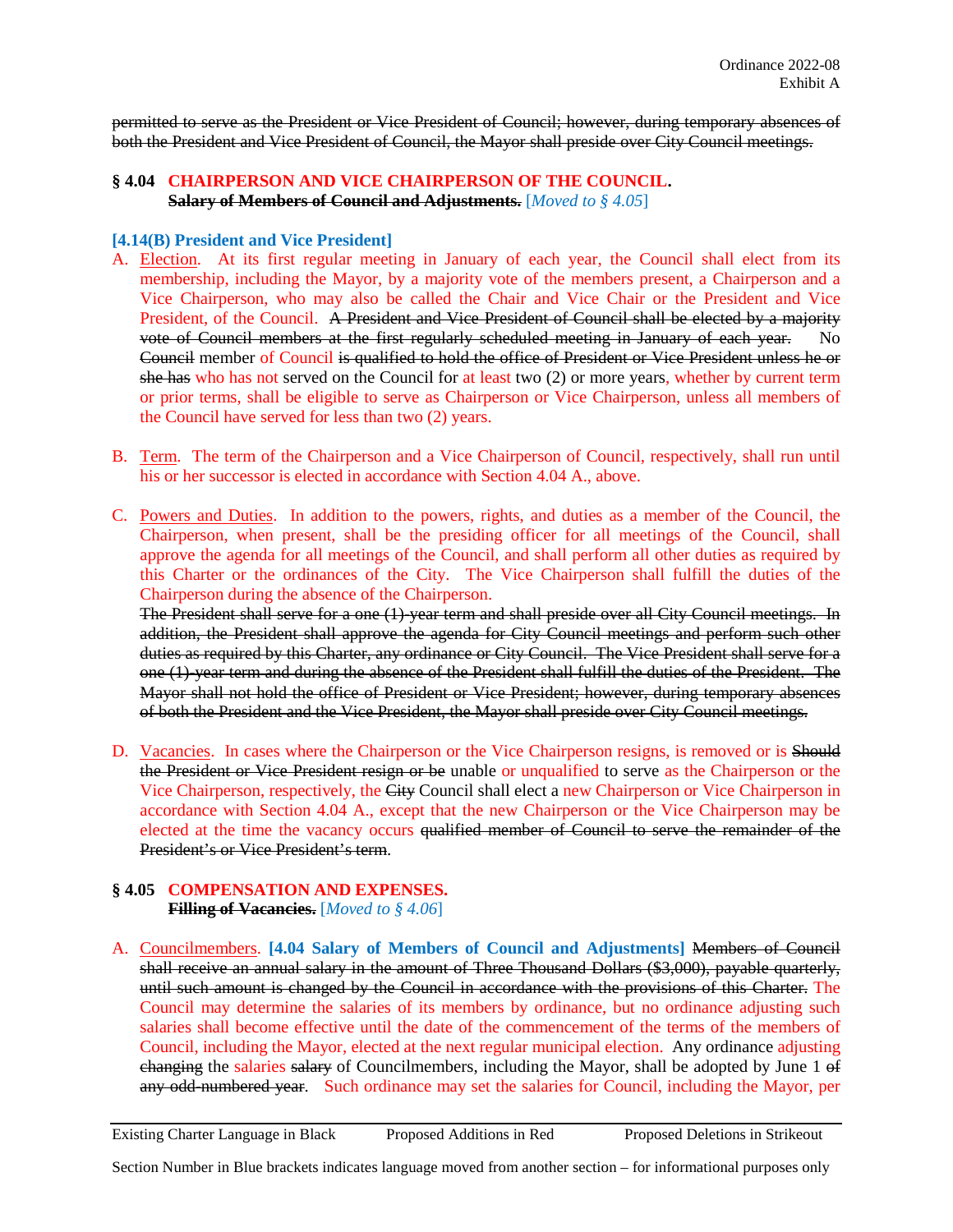year of each year of the Councilmembers' and Mayor's terms, but no annual salary adjustment shall exceed three percent (3%) per year.

- B. Mayor and Chairperson of Council. **[4.03 Salary of the Mayor and President of Council]** In addition to their salaries salary as members of Council, the Mayor and the Chairperson President of Council shall each receive an additional five hundred dollars (\$500.00) yearly, payable quarterly. If the Mayor is elected as Chairperson of Council, he or she shall be entitled to receive an additional one thousand dollars (\$1,000.00) yearly in total.
- C. **[4.07]** Expenses. The Council may provide, by ordinance, the methods whereby the members of Council, including the Mayor, may Council members shall receive their actual and necessary expenses incurred in the performance of their duties of office.

#### **§ 4.06 VACANCIES. Excused Absences.**

For the purpose of this Charter, excused absences shall be defined as any personal/family emergency, including childbirth, call to military service, employment commitment, jury duty, illness, bereavement or vacation. City Council may accept any other reason as an excused absence by a majority vote of Council.

- A. Vacancies. [4.09(A)] The office of a Council member of Council, including the Mayor, shall be deemed become vacant upon the member's death, resignation, disqualification, judicial determination of mental incompetence, or removal from office or forfeiture of office in the manner authorized by this Charter of the person holding such office law.
- B. Filling a Vacancy. **[4.05 first paragraph]**
	- (1) When the office of a member of the A vacancy on the City Council, including the Mayor, becomes vacant and thirty (30) months or less of that office's term remains, the vacancy shall be filled for the unexpired term by a majority vote of the remaining members of the Council by appointment of a qualified person as a member of the Council. The person selected must have the qualifications as are required by this Charter for candidates for Council.
	- (2) When the office of a member of the Council, including the Mayor, becomes vacant and more than thirty (30) months of that office's term remains, a qualified person shall be appointed by a majority vote of the remaining members of the Council to serve until midnight of the first day of January following the next regular municipal election, and at the next regular municipal election, a qualified person shall be elected to serve the remainder of the unexpired term, commencing at one minute after midnight on the first day of January following his or her election. An appointed member of the Council, or the Mayor, shall serve until December 31 of the year of the next general election, when the unexpired term of the office shall be filled by a vote of the electorate.
	- (3) **[4.05 second paragraph]** In the event the Council fails to fill a vacancy as provided in this section A vacancy must be filled within sixty (60) days from the date the vacancy was created, then said vacancy shall immediately be filled by the appointment of a qualified person as a member of the Council by the presiding judge of the municipal court having territorial jurisdiction within the City unless the vacancy occurs ninety (90) days or less before a general election, in which case the results of the general election shall be used to fill the vacancy.
- C. Quorum. Notwithstanding the requirements of Section 4.11 B., if at any time the membership of the Council, including the Mayor, is reduced to less than four (4) members, a majority of the remaining members shall constitute a quorum solely for the purpose of appointing, by a majority vote of the

Existing Charter Language in Black Proposed Additions in Red Proposed Deletions in Strikeout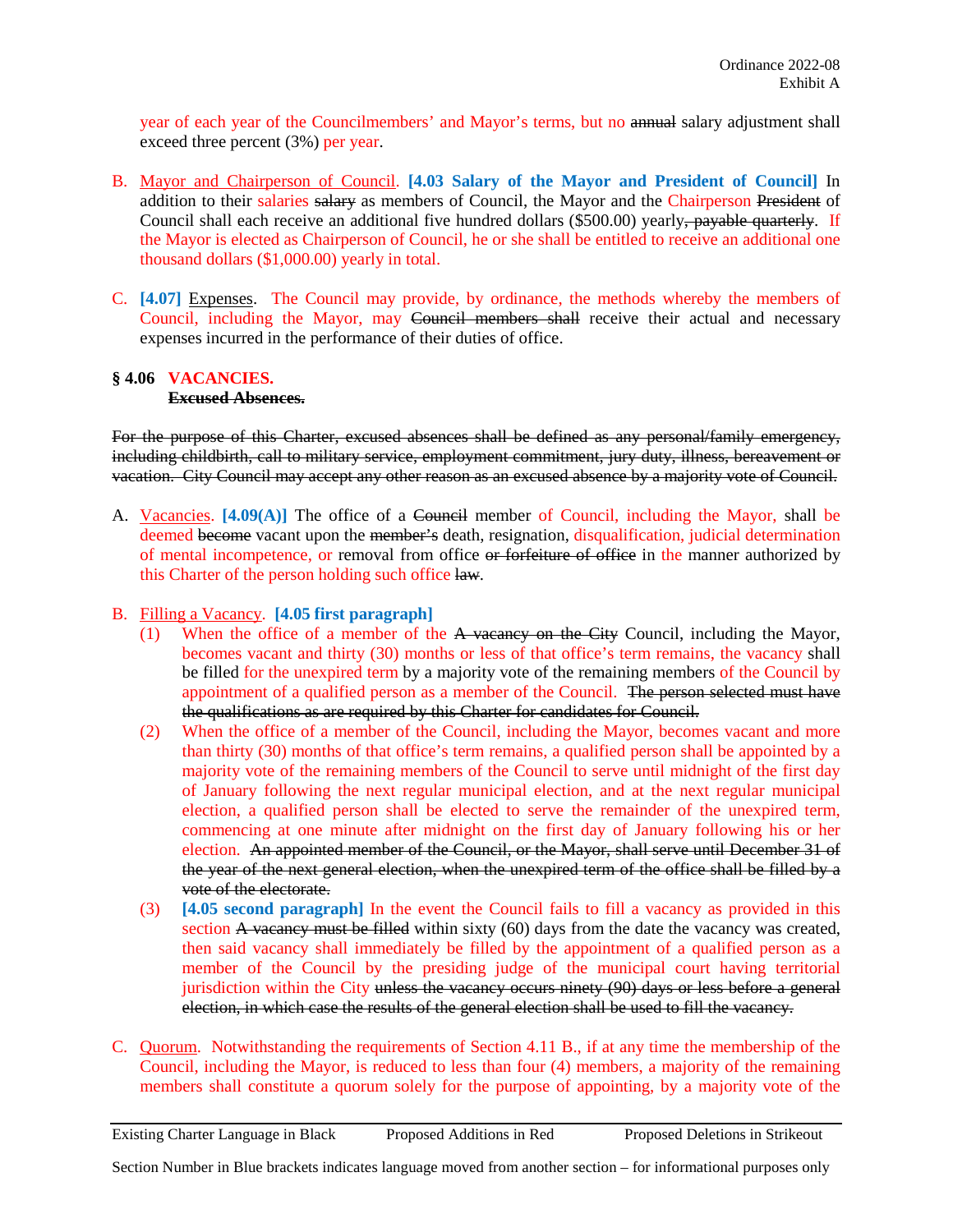remaining members, additional Council members to raise the membership to at least four (4) members.

# **§ 4.07 REMOVAL FROM OFFICE.**

**Expenses.** [*Moved to § 4.05 C*]

## A. Grounds for Removal. **[4.09(B) Forfeiture of Office]**

The Council shall be the judge of the qualifications of its members, including the Mayor, and of the grounds for removal from office of its members. Any member of the Council, including the Mayor, may be removed from office and his or her A Council member shall forfeit office forfeited if he or she is found to have committed any of the grounds for removal, hereinafter set forth, by an affirmative vote of four (4) of the members of the Council. Grounds for removal shall be if one  $(1)$  or more of the following occur:

- (1) That the accused The Council member does not possess or has violated the lacks at any time during the term of office any qualifications for the office of Councilmember or Mayor prescribed by this Charter or by law;
- (2) That the accused The Council member has knowingly violated violates any express prohibition or restriction contained in of this Charter during his or her term of office;
- (3) That the accused The Council member has been is convicted of any felony or a erime above a minor misdemeanor or involving moral turpitude;
- (4) That the accused The Council member has failed fails to attend three (3) consecutive regular Council meetings of the Council and such absences have not been without being excused by the Council; or
- (5) The accused member has violated a rule of conduct set forth by Council in its Rules of Council for which the provided sanction is removal.
- B. Public Hearing. A member of Council, including the Mayor, accused of conduct constituting grounds for removal from office shall be entitled to a public hearing prior to his or her removal, and may be represented at such hearing by legal counsel. Notice of the time, date and place of the hearing shall be published at least once in a newspaper of general circulation within the City and on the City's website, or by other electronic method, at least seven (7) days prior to the hearing. At such hearing the Law Director or special counsel, as designated by the Council, shall present the evidence and testimony in support of the grounds for removal. Such hearing may be adjourned from time to time without the necessity of any further publication of notice.
- C. Subpoenas. Upon the request of the Law Director or other special counsel presenting the charges for removal, or upon the request of the accused member or his or her legal counsel, the Chairperson of Council, or the Vice Chairperson if the Chairperson is the accused, shall have the power to and shall issue subpoenas for witnesses and for the production of other evidence. Any person who refuses to obey a lawful order issued in the exercise of such powers may be found in contempt by the issuing officer, and the issuing officer shall refer the matter to the municipal court for the determination of punishment. The judge of the municipal court may fine such person found in contempt the sum of not more than five hundred dollars (\$500) per day for each day such person refused or refuses to obey such order.
- D. Presiding Officer at Hearing. The Council shall, upon a majority vote by procedural motion, appoint an acting judge or a retired judge of any state, county or municipal court in Ohio to act as the hearing officer. The hearing officer shall have the power to administer oaths to witnesses at the public hearing and shall preside at the public hearing.

Existing Charter Language in Black Proposed Additions in Red Proposed Deletions in Strikeout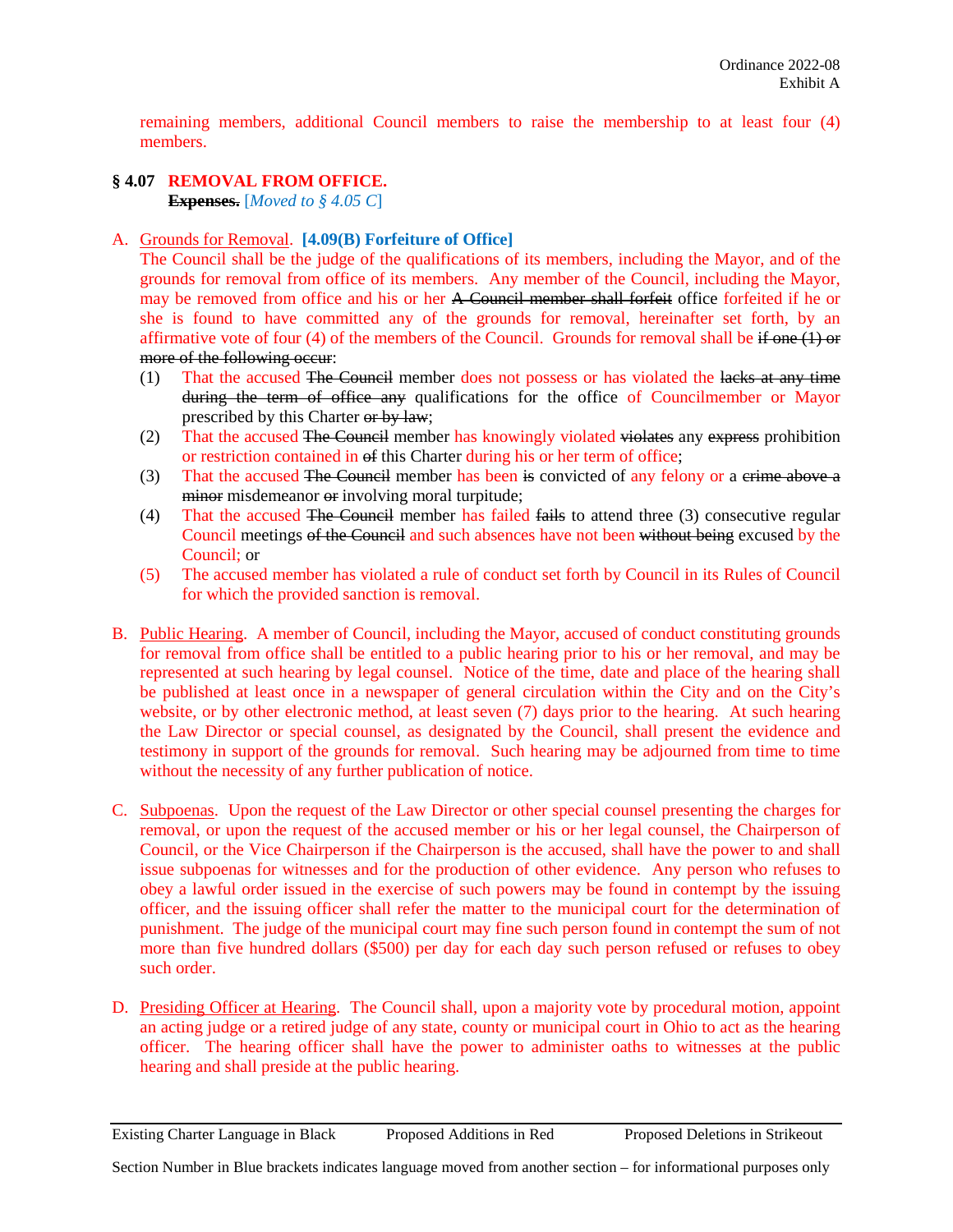- E. Restriction on Voting. A member of the Council, including the Mayor, who is accused of grounds for removal shall not vote on any matter pertaining to his or her removal.
- F. Appeals. A member of the Council, including the Mayor, who is removed from office in accordance with this section shall have the right to appeal such removal to the appropriate court.

## **§ 4.08 PROHIBITIONS AND RESTRICTIONS.**

- A. Ohio Ethics Law. The members of the Council, including the Mayor, shall at all times and in all respects comply with Ohio Ethics Laws. No Council member, including the Mayor, may hold any other public office during their term on the Council, nor shall any member of Council have an interest in any contract, job, work or service with or for the City, nor in the profits or emoluments thereof, nor in the expenditure of any money on the part of the City other than the member's fixed compensation, and any contract with the City in which such Council member is, or becomes, interested may be declared void by the Council.
- B. Appointment and Removal of Employees. Neither the Council nor any of its members shall, in any manner, dictate the appointment or removal of any City employee who the City Manager, the Finance Director or the Law Director are authorized to appoint, but the Council may express its views and fully and freely discuss with the appropriate appointed official anything pertaining to the appointment and removal of their employees. This section does not prevent the removal of the City Manager, the Finance Director or the Law Director because of the Council's disapproval of their respective personnel management or their respective appointment or removal of employees.
- C. [7.02] Interference with Administration by Council. Except for the purpose of inquiries and investigations under Section 4.09, the members of the Council, including the Mayor, shall deal with City officers and employees who are subject to the direction and supervision of the City Manager, the Finance Director or the Law Director through the City Manager, the Finance Director or the Law Director, respectively, and neither the Council nor its members, including the Mayor, No member of City Council shall in any way interfere with the daily administrative services of any City department or employee by ordering or instructing action to be taken or not taken with respect to the City's daily administrative matters. This prohibition does not apply to a Councilmember's work with or relationship to boards or commissions or staff representatives assigned to boards or commissions. In addition, this prohibition does not apply to minor requests made of staff members. In the event any Councilmember violates the provisions of this Section 4.08 C., the City Council shall be notified and may take corrective action.

## **§ 4.09 INQUIRIES.**

**Vacancies; Forfeiture of Office.** [*Moved to § 4.06 and § 4.07*]

**[4.12]** The City Council may cause an inquiry to be made into any affairs of the City. Further, the Council may cause an inquiry to be made of any City department, division, office, agency, official or employee when the Council has reasonable cause to believe that there has been a violation of any of the provisions of this Charter, or any Federal, State or local law, rule or ordinance. The inquiry may be conducted by any combination of Councilmembers, City employees or appropriate outside agencies as determined by the-City Council. The Council shall have has all other powers necessary to enforce compliance with the provisions of this Charter or any Federal, State or local law, rule or ordinance.

Existing Charter Language in Black Proposed Additions in Red Proposed Deletions in Strikeout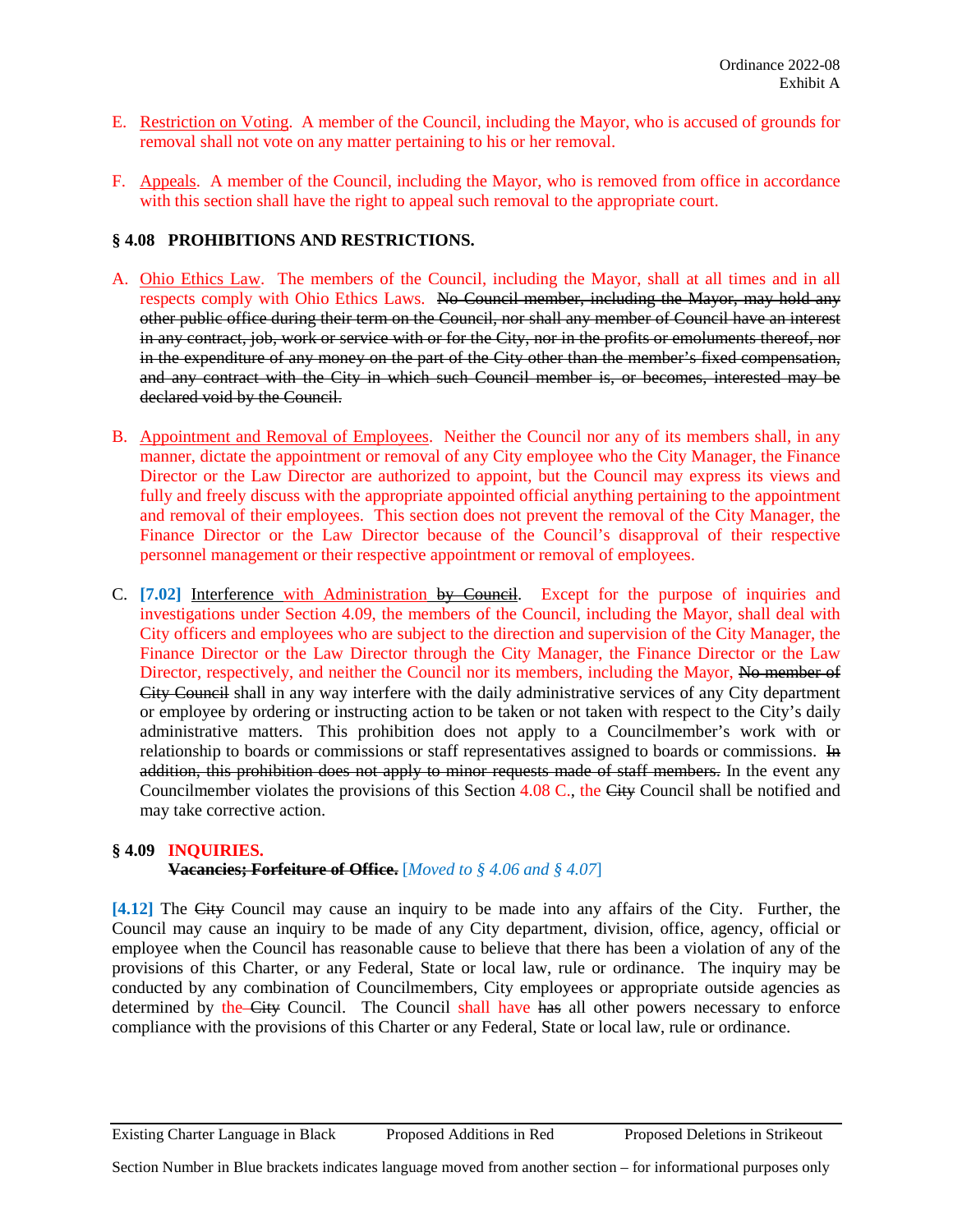### **§ 4.10 CITY CLERK. Judge of Qualifications & Standards of Conduct.** [*Moved to § 4.01*]

- A. Appointment. **[4.11]** The City Council shall appoint, by a majority vote of the members of the Council, an officer of the City who shall serve as the secretary to the Council and who shall have the title of City Clerk. The City Clerk shall be under the daily direction of the Finance Director but shall serve at the pleasure of the Council and may be removed from office, with or without cause, notice or hearing by a majority vote of the members of Council.
- B. Duties. The City Clerk shall:
	- (1) Give notice of Council meetings and the meetings of the various Boards, Commissions and Committees of the City to their its members, appointed officials, department heads and the public, in accordance with the provisions of this Charter, the Rules of Council, or the ordinances of the City;
	- (2) Keep the Clerk's Journal of Council's proceedings, and record therein all matters required under this Charter;
	- (3) Publish notice of each public hearing before the Council and/or the various Boards, Commissions and Committees of the City, in accordance with this Charter, the Rules of Council, or the ordinances of the City;
	- (4) Publish notification of each ordinance adopted and each resolution passed by the Council, in accordance with Article V of this Charter;
	- (5) Authenticate and record in the Clerk's Journal all ordinances adopted and resolutions passed by the Council; and
	- (6) Perform such other duties as are assigned to the Clerk by this Charter, the ordinances and resolutions of the City, the Rules of Council, or as otherwise directed by the City Council, or State law.
- C. Acting City Clerk. Should a vacancy in the office of City Clerk or occur, or during periods of absence or disability of the City Clerk lasting thirty (30) days or more, the Council shall, by a majority vote of the members present, appoint an Acting City Clerk. In cases where the City Clerk is absent from his or her office for a period of less than thirty (30) days due to vacation, illness or other leave, the Finance Director shall appoint, by administrative directive, an Acting City Clerk to fill the temporary vacancy. The Acting City Clerk shall have all the duties and functions of the City Clerk while so acting.
- D. Other Employment. The City Clerk and Acting City Clerk may hold other office or position of employment with the City.

### **§ 4.11 COUNCIL MEETINGS. City Clerk.** [*Moved to § 4.10*]

4.14(A) Organization. The Council shall hold its organization meeting at its first regularly scheduled meeting in January of each year. At such meeting the newly elected members of Council shall take the oath of office, Council shall elect a President and a Vice President, and Council shall proceed to transact such other business that may come before it.

- A. [4.14(C)] Meetings. Meeting Frequency.
	- (1) *Regular Meetings:* Regular meetings of the Council shall be held meet at least twice two (2) times each a month, unless cancelled for a lack of agenda items, at the times and places as the Council may determine. and, in addition, meetings

Existing Charter Language in Black Proposed Additions in Red Proposed Deletions in Strikeout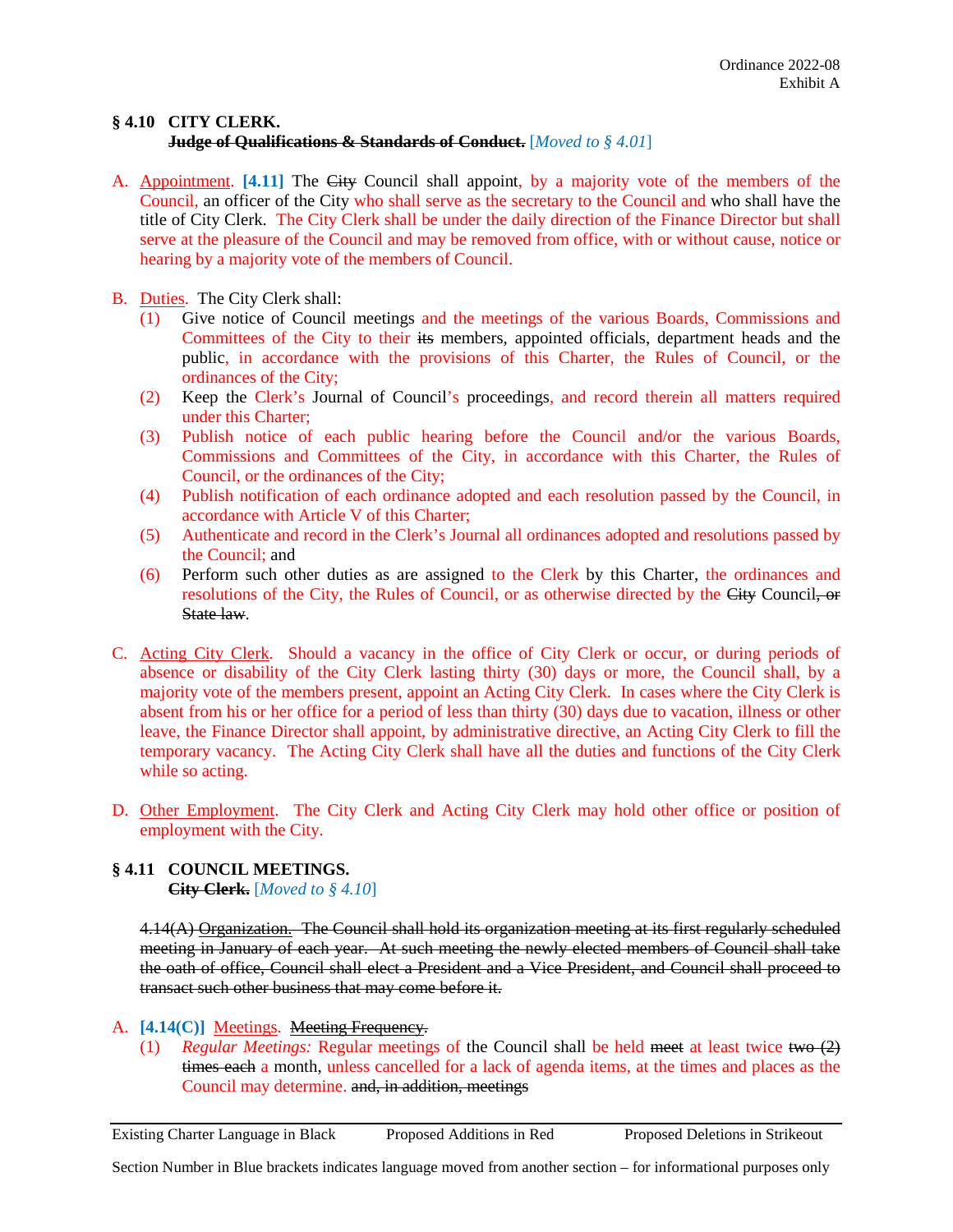- (2) *Special Meetings*: Special meetings of the Council may be called by a vote of the Council, taken at any regular or special meeting thereof, upon a majority vote of the members present, or may be called by the Chairperson President or by four  $(4)$  any three  $(3)$  or more members of the Council. The City Clerk, or in his or her absence, the Finance Director, shall cause notice of each special meeting to be made by email, by phone or other personal contact to each member of the Council, including the Mayor, not less than twenty-four (24) hours preceding the time of the special meeting; provided, however, that in the event a special meeting is called by a vote of the Council taken at a regular or special meeting from which any member of the Council was absent, notice of the special meeting shall be given only to each absent member in the manner hereinbefore described.
- (3) *Emergency Meetings*: Emergency meetings may be called by the Chairperson or by any three (3) members of the Council. The City Clerk, or in his or her absence, the Finance Director, shall cause notice to be given to each member of the Council, including the Mayor, by personal contact as soon as the emergency meeting is called.

The regular meetings of the City Council shall be held on the second and fourth Thursdays of each month or at such other time as determined by the presiding officer or by four (4) members of Council.

## [*4.14(B) moved to § 4.04*]

- B. [4.14(F)] Quorum and Vote to Pass Legislation. A majority of the members membership of the Council shall constitute be a a quorum for the transaction of to transact business at any meeting of the Council, but a lesser number, greater than one (1), may meet to reconvene from day to day and compel, by a majority vote of the members present, the attendance of absent the other members in such a manner and under such penalty as may be provided by ordinance or the Rules of Council resolution. The affirmative vote of four (4) members of the Council shall be necessary to pass any ordinance or resolution, except an emergency ordinance pursuant to Section 5.04 of this Charter, and the vote on the passage of each ordinance or resolution shall be taken by a yea or nay vote upon a roll call, and shall be entered in the journal.
- C. **[4.14(D)]** Open Public Meetings. All meetings for whatever purpose called, whether administrative or legislative, shall be open to the public, except as otherwise provided by law, of the Council shall comply with Section 13.03 of this Charter and the record of Council's proceedings, known as the Clerk's Journal, which shall be kept of all its business, both legislative and administrative, shall be open for inspection by the public.
- D. [4.14(E)] Record of Proceedings. Rules; Journal. A journal of the proceedings of the Council, to be known as the "Clerk's Journal," shall be kept to:
	- (1) Record the minutes of all meetings of the Council;
	- (2) Record, in full, all ordinances adopted by the Council, and the vote upon the question of adoption of each ordinance coming before the Council;
	- (3) Record, in full, all resolutions passed by the Council, and the vote upon the question of passage of each resolution coming before the Council; and
	- (4) Record the vote upon each procedural motion coming before the Council.

The City Council shall determine its own rules and order of business and shall provide for keeping a journal of its proceedings. The journal shall be a public record.

### **§ 4.12 Inquiries** [*Moved to § 4.09*]

#### **§4.13 Independent Audit** [*Moved to § 9.10*]

### **§ 4.14 Council Meetings** [*4.14(B) moved to § 4.04; remainder moved to § 4.11*]

Existing Charter Language in Black Proposed Additions in Red Proposed Deletions in Strikeout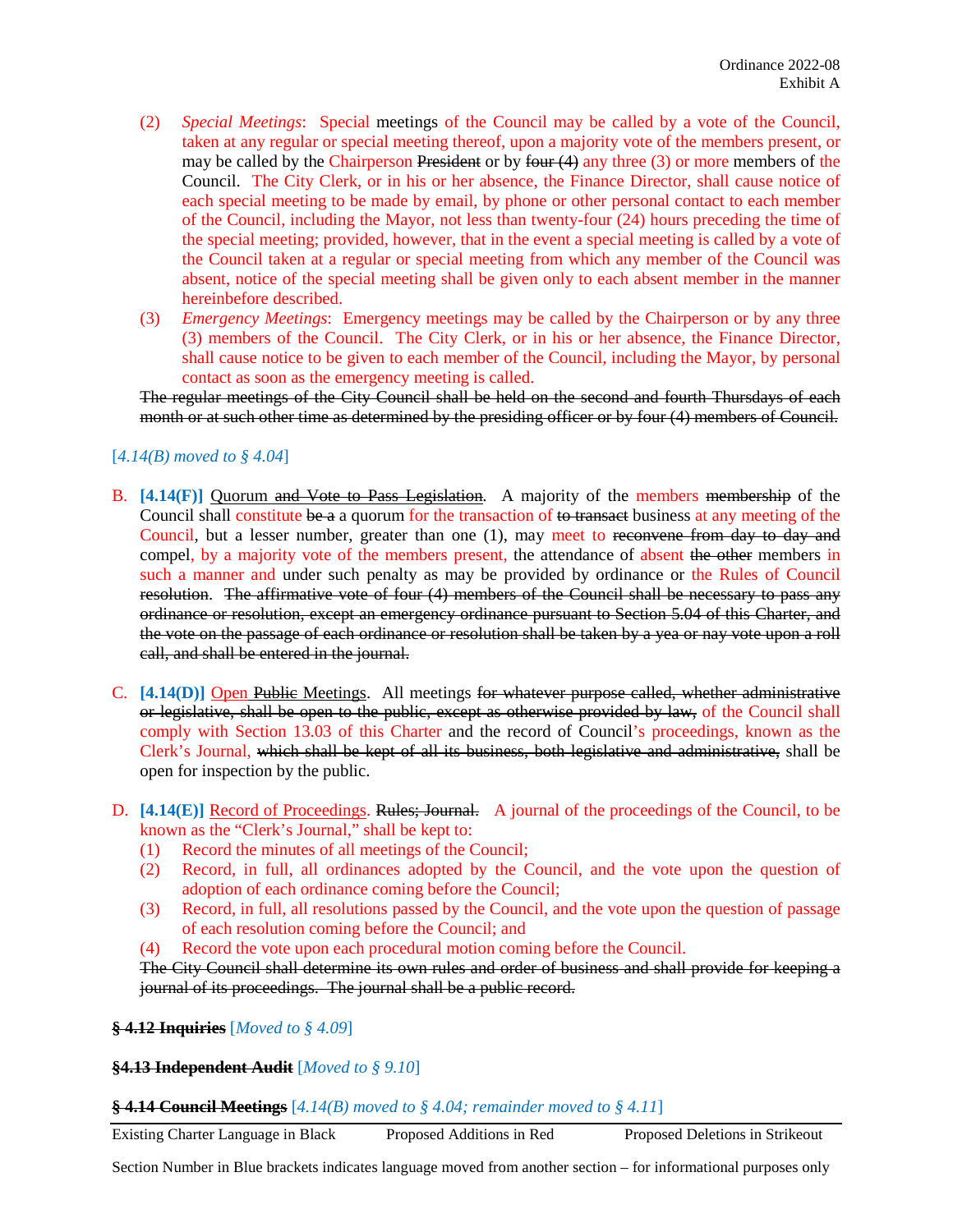# **ARTICLE IX – FINANCES FINANCIAL PROCEDURES**

**§ 9.01 FISCAL YEAR.**

The fiscal year of the City for budget, accounting, and all other similar purposes shall begin on the first day of January and end of the last day of December be the calendar year.

## **§ 9.02 UNIFORM TAX LEVY LAW.**

**Submission of Budget and Budget Message.** *[Moved to § 9.04]*

The City shall comply with the Uniform Tax Levy Law of Ohio relating to budgets, appropriations, taxation, debts, bonds, and other fiscal matters.

City Council shall provide a list of project priorities to the City Manager on or before the first day of July of each year. The City Manager shall then submit to the City Council a budget for the ensuing fiscal year and an accompanying message on or before the last day of October of each year.

### **§ 9.03 DEPOSITS AND INVESTMENTS.**

**Budget Message.** *[Moved to § 9.04]*

- A. Deposit and Investment Policy. The City Council shall adopt, by ordinance, a Deposit and Investment Policy governing the deposit of public funds and the investment of public moneys. The Policy shall define the parameters for eligible institutions that may hold public deposits, the standards for securing those deposits, and the process by which such eligible institutions shall be selected. The Policy shall also identify permitted investment instruments, the maximum term of those investments, and the process for selecting the investments, as well as custody, safekeeping, and the licensing and registration of broker dealers.
- B. Uniform Depository Act. It is the intent of this section to supersede the Ohio Uniform Depository Act, as contained in the general laws of the State; provided, however, that if Council should fail to adopt the Deposit and Investment Policy required under subsection A. of this section, the Uniform Depository Act shall apply to all deposits of public funds and the investment of public moneys.

The City Manager's message shall explain the budget. It shall outline the proposed financial policies of the City for the ensuing fiscal year, describe the important features of the budget, indicate any major changes from the current year in financial policies, expenditures, and revenues together with the reasons for such changes; and summarize the City's debt position and include such other material as the City Manager deems desirable

### **§ 9.04 OPERATING The BUDGET AND CAPITAL IMPROVEMENT PLAN.**

A. Operating Budget. The City Manager shall prepare and submit to Council, on or before the 1<sup>st</sup> day of November, an estimated Operating Budget for the ensuing fiscal year. In addition to the tax budget required by the general laws, the budget shall provide a complete financial plan of all City funds and activities for the ensuing fiscal year and, except as required by law or this Charter, shall be in such form as the City Manager deems desirable or the City Council may require. The estimated Operating Budget shall begin with a clear general summary of its contents; shall show in detail all estimated income, indicating the proposed property tax levy, and all proposed expenditures, including debt service, for the ensuing fiscal years; and shall be so arranged to showing comparative figures for actual and estimated income and expenditures of the current fiscal year and actual income and expenditures of the preceding fiscal year. It shall indicate in separate sections:

Existing Charter Language in Black Proposed Additions in Red Proposed Deletions in Strikeout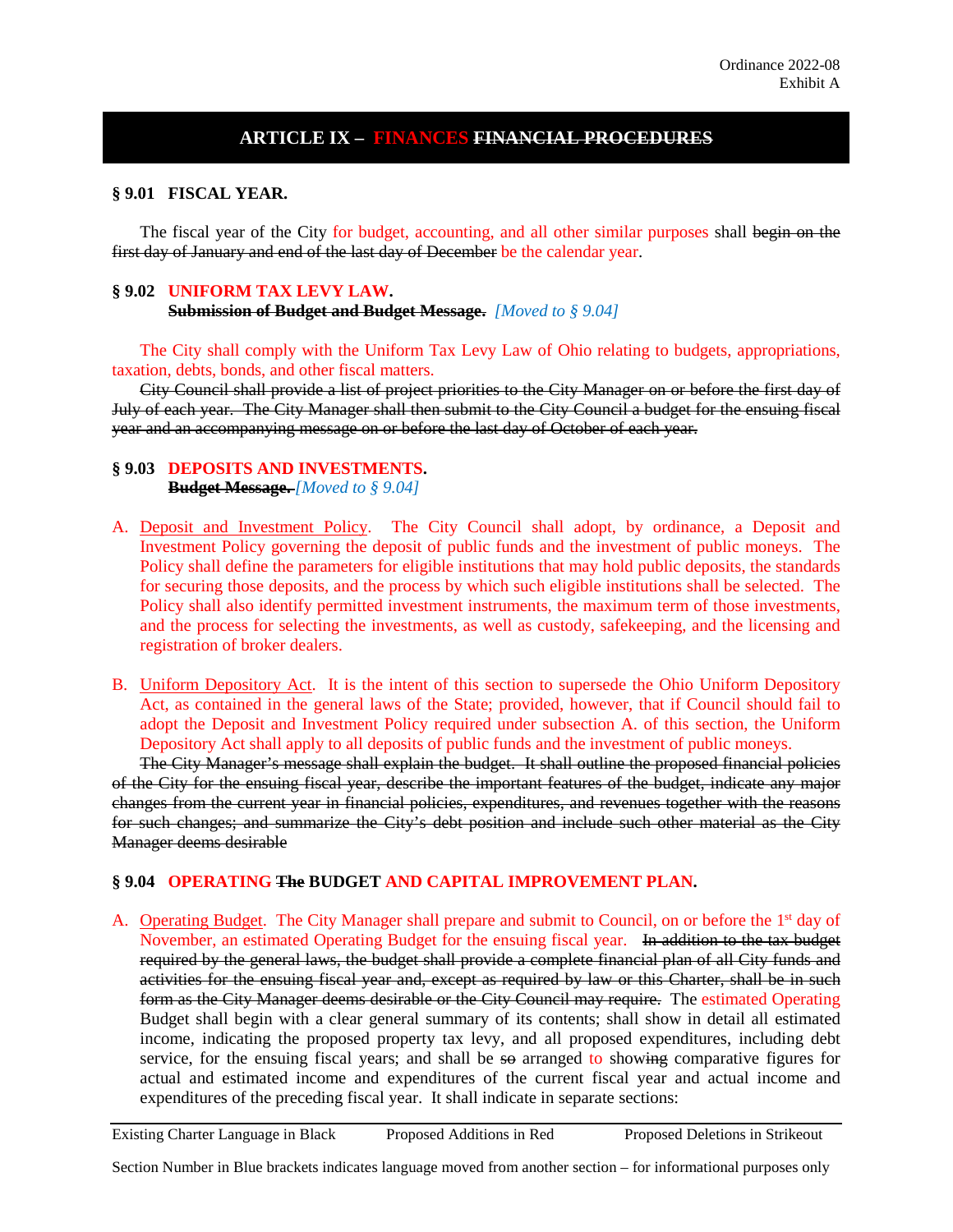- (1) The proposed goals and objectives and expenditures for current operations during the ensuing fiscal years, detailed for each fund by organization unit and program, purpose or activity, and the method of financing such expenditures;
- (2) Proposed capital expenditures, as shown in the Capital Improvement Plan, during the ensuing fiscal years, detailed for each fund by organizational unit, and the proposed method of financing each capital expenditure;
- (3) The anticipated income and expense and profit and loss for the ensuing years for each utility or other enterprise fund operated by the City; and
- (4) B. For any fund, the total of proposed expenditures shall not exceed the total of estimated income plus carried-forward fund balances.
- B. **[9.11 Capital Program]** Capital Improvement Plan. **[9.11(A) Submission to Council]** On or before the first day of October-The City Manager shall prepare and submit to City Council at the same time as the Operating Budget, a five-year Capital Improvement Plan Program. **9.11(B) Contents]** The Capital Improvement Plan Program shall include:
	- (1) A clear general summary of its content;
	- (2) A list of all capital improvements and other capital expenditures which are proposed to be undertaken during the five (5) fiscal years next ensuing, with appropriate supporting information as to the necessity for each;
	- (3) Cost estimates and recommended time schedules for each improvement or other capital expenditure; and
	- (4) The method of financing, upon which each capital expenditure is to be reliant. The above shall be revised and extended each year with regard to capital improvements still pending or in process of construction or acquisition.

## C. **[9.05 City Council Action on the Budget]** Action by City Council. **[9.05(A) Notice and Hearing]**

- (1) On or before November 1<sup>st</sup>, the City Manager The City Council shall either publish the estimated Operating Budget and Capital Improvement Plan on the City's website or shall publish, in one or more newspapers of general circulation within the City, that said documents are available for public inspection. and/or by other electronic media, a general summary of the budget and a notice stating:
- (1) The times and places where copies of the message and budget are available for inspection by the public; and
- (2) The time and place, not less than two weeks after such publication, for a public hearing on the budget.
- (2) At its first regular meeting in November, Council shall schedule and hold a time for public comment on the estimated Operating Budget and Capital Improvement Plan as presented.
- (3) Within thirty (30) days of presentation of the Operating Budget and the Capital Improvement Plan to Council, the Council may approve the proposed estimated Operating Budget and Capital Improvement Plan, by administrative motion, or may amend the proposed Operating Budget and/or the Capital Improvement Plan by **[9.05(B) Amendment Before Adoption]** After the public hearing, the City Council may adopt the budget with or without amendment. In amending the budget, the Council may adding or increasing programs or amounts or by and may deleting or decreasing any programs or amounts, except expenditures required by law for debt service, provided that no amendment to the budget shall increase the authorized expenditures to an amount greater than total estimated income. If the Council takes no action within thirty (30) days, the proposed Operating Budget and the Capital Improvement Plan shall be deemed approved as presented. **[9.05(C) Adoption]** The City Council shall adopt the budget on or before the first day of April of the fiscal year covered by the budget. If it fails to adopt the budget by this date, the budget proposed by the City Manager, as amended by

Existing Charter Language in Black Proposed Additions in Red Proposed Deletions in Strikeout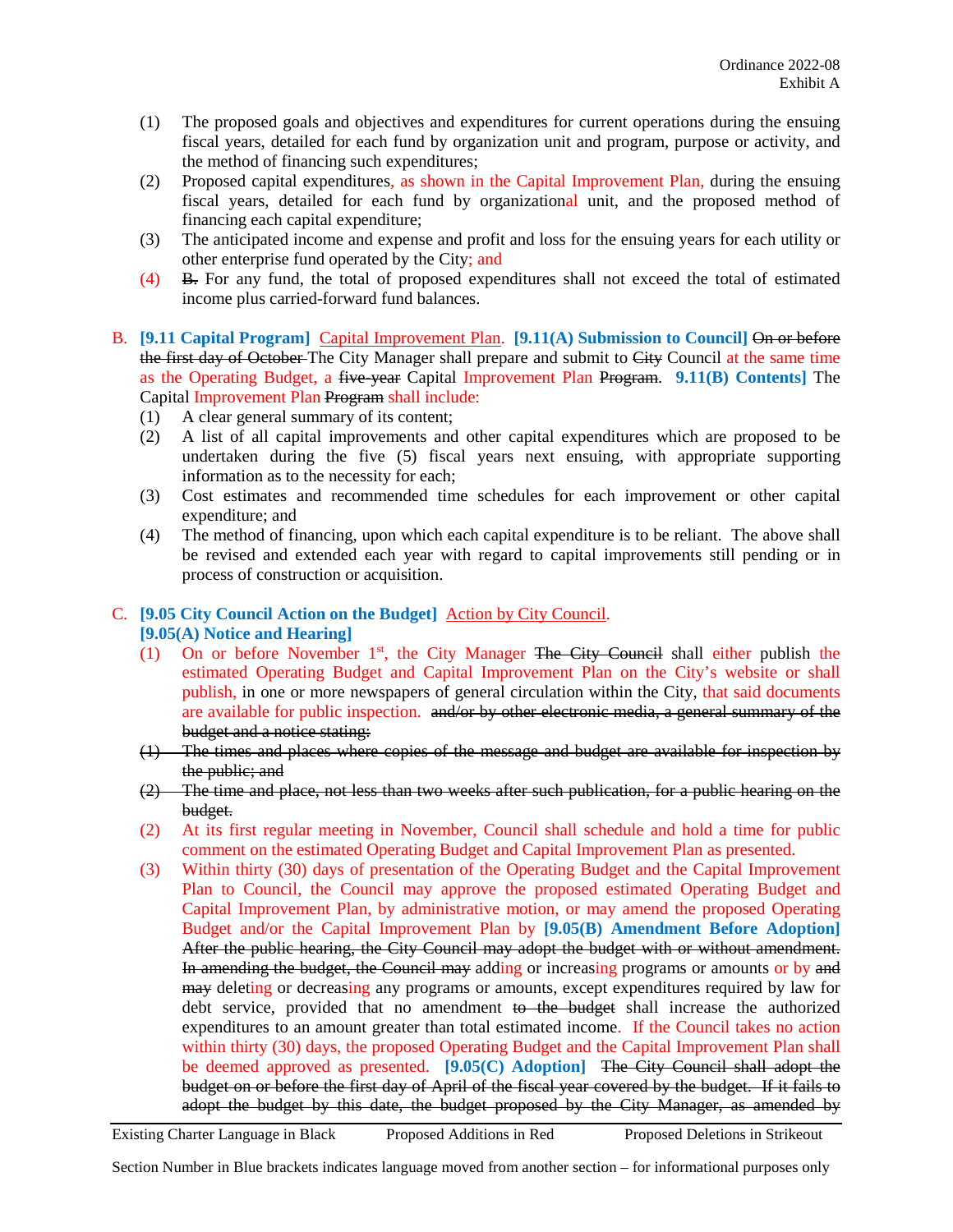Council, shall go into effect. Copies of the budget may be purchased by members of the public at cost.

D. Effect. The approved Operating Budget and Capital Improvement Plan shall be used as a foundation in the preparation of the Annual Appropriation Ordinance for the ensuing fiscal year.

#### **§ 9.05 ANNUAL APPROPRIATION ORDINANCE. City Council Action on the Budget.** [*Moved to § 9.04 C*]

A. **[9.06]** Annual Appropriation Ordinance. On or before the first day of each fiscal year, the City Council shall adopt an Annual Appropriation Ordinance, classified so as to set forth separately the amounts appropriated for each office, department, and division and, within each, the amount appropriated for personnel services. Council may, if it desires, postpone the passage of the Annual Appropriation Ordinance until an amended certificate is received from the Greene County Auditor based on actual balances. In such a case, the Council may pass a temporary appropriation ordinance for meeting the ordinary expenses of the City on or before the first day of each fiscal year, but such temporary appropriation measure shall be replaced with the Annual Appropriation Ordinance no later than the  $1<sup>st</sup>$  day of April. The total appropriations from each fund shall not exceed the total of the estimated revenue available for expenditure therefrom, as certified by the Greene County Budget Commission, or in case of appeal, by the Greene County Board of Tax Appeals.

To implement the adopted budget, the City Council shall adopt an appropriation ordinance making appropriations by fund and/or department or major organizational units consistent with State law.

B. **[9.07(E)]** When Effective. The Annual Appropriation Ordinance shall not become effective until the Greene County Auditor files with the Finance Director a certificate that the total appropriations from each fund, taken together with all other outstanding appropriations, do not exceed the official estimated revenue or amended official estimate of revenue.

Limitation; Effective Date. No appropriation for debt service may be reduced or transferred, and no appropriation may be reduced below any amount required by law to be appropriated or by more than the amount of the unencumbered balance thereof. The supplemental and emergency appropriations and reduction or transfer of appropriations authorized by this section may be made effective immediately upon adoption.

C. **[9.07(A)]** Supplemental Appropriations. If During the fiscal year the Finance Director certifies that there are available for appropriation revenues in excess of those estimated in the budget, the City Council by ordinance may pass any supplemental appropriation measures make supplemental appropriations for the year up to the amount of such excess as it finds necessary, based on the revised tax budget or the official certificate of estimated resources or amendments of the certificate.

## [*9.07(B) moved to § 5.04*]

D. **[9.07(D) Transfer of Appropriations]** Amended Appropriations. The Annual Appropriation Ordinance may be amended by Council, by ordinance, provided that no appropriation for any purpose shall be reduced below an amount sufficient to cover all unliquidated and outstanding contracts or obligations certified from or against the appropriation. At any time during the fiscal year the City Council may, by ordinance or resolution Such amendments may add to or transfer part or all of the unencumbered appropriation balance from one (1) department or major organizational unit to the appropriation for another department or major organizational unit, or may transfer money in the General Fund to any other fund, or may transfer moneys between funds except where such transfer is prohibited by State law. The Finance Director may transfer part or all of any unencumbered

Existing Charter Language in Black Proposed Additions in Red Proposed Deletions in Strikeout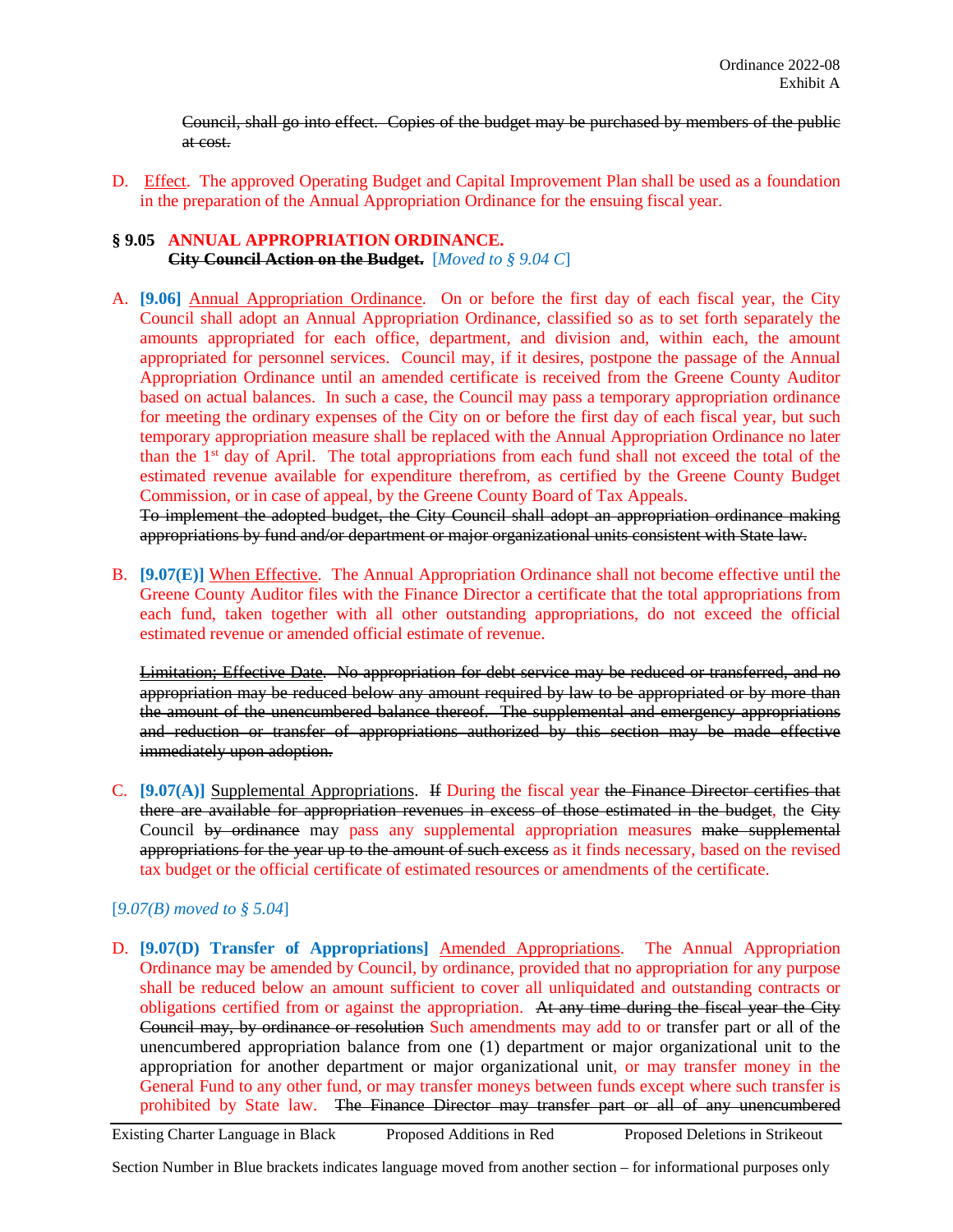appropriation balances for any department or organizational unit, provided that such transfers are within existing appropriations and shall report such transfers to the Council in writing in a timely manner. [*Last sentence moved to § 9.07 G*]

- E. **[9.07(C)]** Reduction of Appropriations. If at any time during the fiscal year it appears probable to the City Manager and the Finance Director that the revenues or fund balances available will be insufficient to finance the expenditures for which appropriations have been authorized, the City Manager or the Finance Director shall report the same to the City Council without delay. The estimated amount of the deficit, any remedial action taken by the City Manager or the Finance Director, and recommendations as to any other steps to be taken shall be indicated. The Council shall then take such further action as it deems necessary to prevent or reduce any deficit and for that purpose it may, by ordinance, amend the Annual Appropriation Ordinance to reduce one (1) or more appropriations.
- F. Procedure. The Annual Appropriation Ordinance and any supplements or amendments thereto shall be adopted as an emergency ordinance, in accordance with Section 5.04 of this Charter. Such emergency ordinance may contain more than one (1) subject, as provided in Section 5.02 B. of this Charter. Notwithstanding the requirements of Section 5.02 A., any emergency ordinance supplementing or amending the Annual Appropriation Ordinance need not set out the Annual Appropriation Ordinance in full but shall show what funds and/or line items are being amended. Such emergency ordinance shall be effective upon its adoption by the affirmative vote of at least four (4) members of Council.
- G. Authority and Duty of Finance Director.
	- (1) The Finance Director may adjust appropriations within any Fund or Department in the Annual Appropriation Ordinance so long as such adjustments do not exceed the total appropriations authorized within any Fund or Department and such adjustment is not in violation of this Charter, City ordinance or State law.
	- (2) The Finance Director may establish any additional fund required under State law to ensure proper accounting. Any optional or special fund shall only be established upon the approval of the City Council, by resolution.
	- (3) The Finance Director shall maintain an updated Annual Appropriation Ordinance, showing all supplements and amendments thereto made by Council in one document, which shall be available to the public upon request.

## **§ 9.06 APPROPRIATIONS AND EXPENDITURES. Appropriation Ordinances.** [*Moved to § 9.05 A*]

All appropriations and expenditures made by the City shall comply with the Uniform Tax Levy Law as contained in the general laws of the State.

To implement the adopted budget, the City Council shall adopt an appropriation ordinance making appropriations by fund and/or department or major organizational units consistent with State law.

## **§ 9.07 [9.13] PAYMENT OF CLAIMS. Amendments after Adoption.** [*Moved to § 9.05*]

No warrant for the payment of any claim shall be issued by the Finance Director unless there is an available appropriation sufficient to cover the payment until such claim has been approved first by the Manager and by the Council and the Finance Director is satisfied that the same is in proper form, correctly computed, and that the claim is legally due and payable lawful and authorized by law. The

Existing Charter Language in Black Proposed Additions in Red Proposed Deletions in Strikeout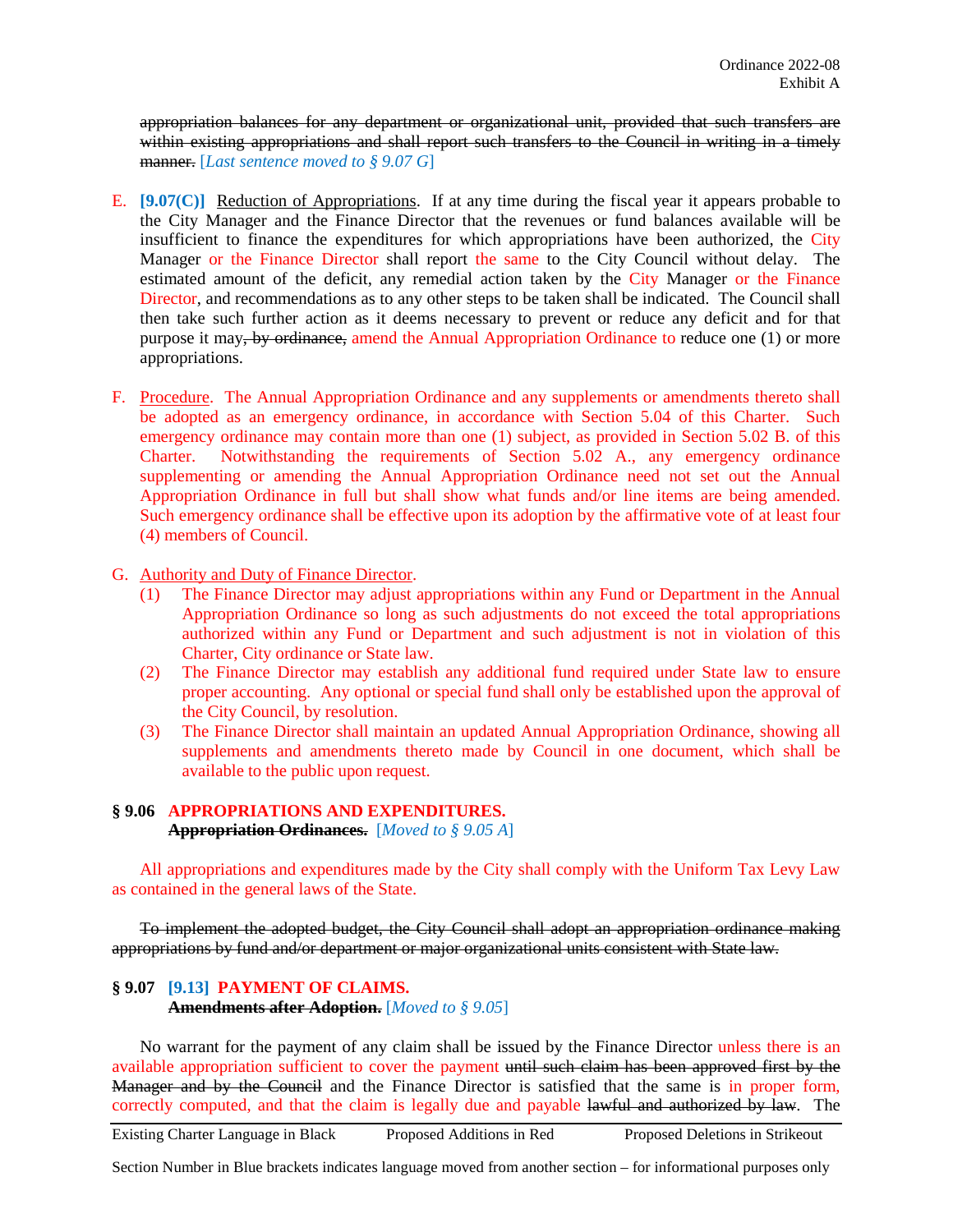Finance Director and his or her sureties shall be liable to the City for all loss or damage sustained by the City by reason of the corrupt approval of such claim against the City, and the Finance Director shall have the power to require that the amount claimed is justly due, and is in conformity with the law and ordinances, and may summon any officer or employee and examine him or her for that purpose.

# **§ 9.08. CONTRACTING PROCEDURES.**

# **Lapse of Appropriations.**

- A. Competitive Bidding. Council, by ordinance, shall establish a threshold amount, which in no case shall be less than \$30,000, notice provisions and other procedures for competitive bidding. When any contract for the construction of a public improvement or the purchase of equipment, supplies, materials, or services is estimated to exceed the threshold established by Council, the contract shall be competitively bid. Council shall award the contract, by resolution, to the lowest and best bidder; provided, however, that Council may reject any and all bids in whole or by items. No contract shall be divided to avoid the requirements of competitive bidding.
- B. Waiver of Competitive Bidding. Competitive bidding is not required if:
	- (1) The statutory or common law of the State does not require competitive bidding;
	- (2) Council determines that an item is available and can be acquired only from a single source or the purchase consists of services related to information technology that are proprietary or limited to a single source;
	- (3) The purchase is made through a cooperative purchasing program where the cost has already been set by bid;
	- (4) The purchase is from the federal government, the State, a county, a municipality, a township, a board of education or an educational service center;
	- (5) The purchase consists of any form of insurance or any form of health care plan; or
	- (6) Council determines, by resolution approved by an affirmative vote of no less than four (4) members, that a waiver of the competitive bidding requirement is in the best interest of the City or is necessary due to a real and present emergency.
- C. Professional Services. Contracts for professional services shall not be subject to the competitive bidding requirements of this Section and shall not require separate authorization by Council if the current Annual Appropriation Ordinance provides sufficient funding for the scope of services in any such contract.
- D. Alterations or Modifications of Contracts. Council shall, by ordinance, establish procedures for alteration or modifications of contracts. Such modification or alterations shall not require competitive bidding and shall not require separate authorization by Council if the current Annual Appropriation Ordinance provides sufficient funding for the alteration or modification.
- E. No Interest on Escrow. Notwithstanding any provision of general law, contractors and vendors shall not be entitled to receive interest on funds temporarily retained on a contract pending final acceptance of work performed or goods supplied, nor shall the City be required to maintain a separate escrow account from which to pay any contractor or vendor.

Every appropriation shall lapse at the close of the fiscal year to the extent that it has not been expended or encumbered.

Existing Charter Language in Black Proposed Additions in Red Proposed Deletions in Strikeout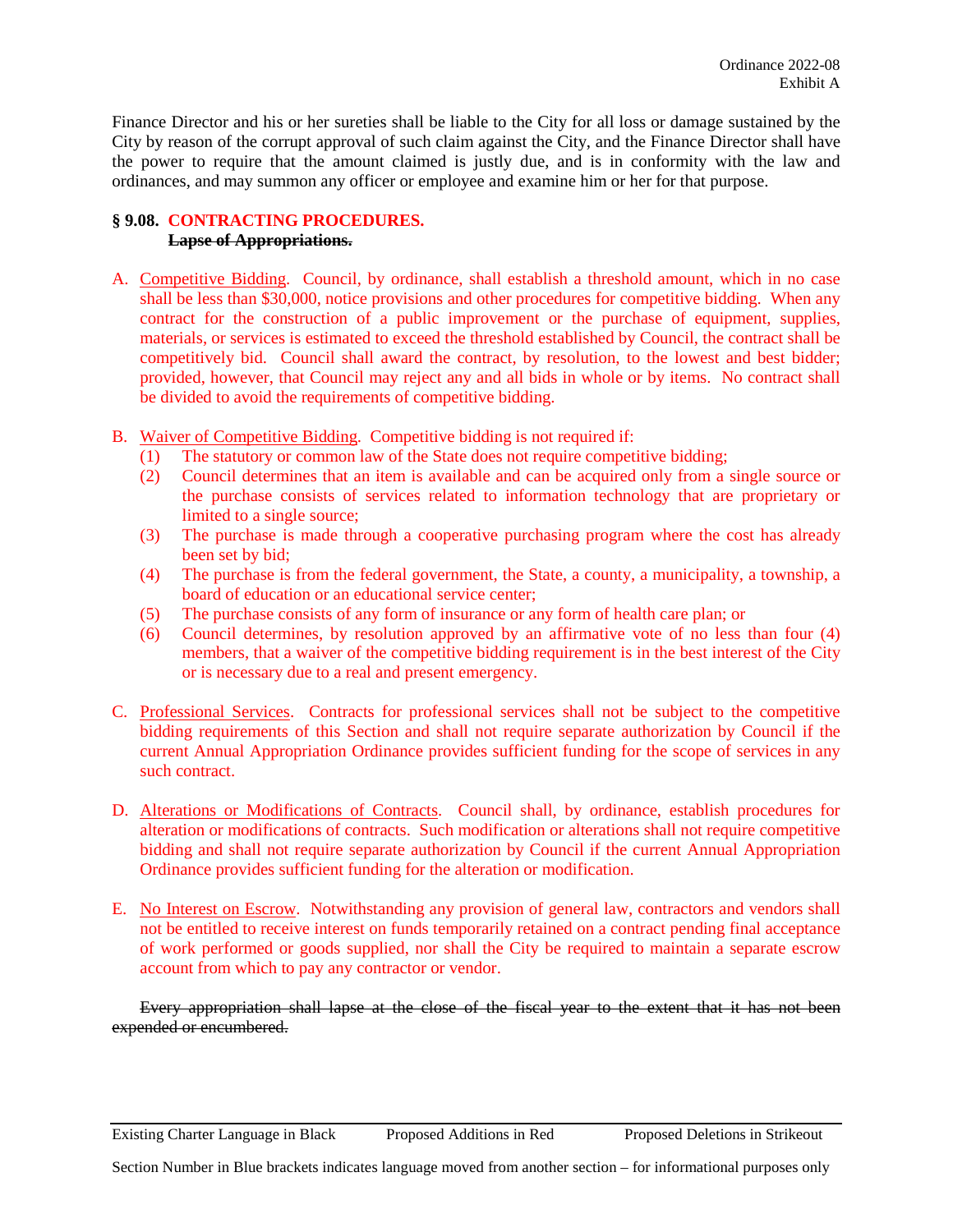### **§ 9.09 [9.17] PUBLIC IMPROVEMENTS BY FORCE ACCOUNT. Administration of the Budget.**

Nothing in Section 9.08 the preceding two sections shall be construed to prohibit the Council from doing any public work or making any public improvement by the direct employment of the necessary labor, including professional and/or specialized technical services, and the purchase of the necessary equipment, supplies and materials, with separate accounting as to each improvement so made, and the Council may, on so declaring by ordinance or resolution, cause any public work or improvement to be done or made in such manner.

The City Council shall provide by ordinance or resolution the procedures for administering the budget.

# **§ 9.10 [9.13] INDEPENDENT AUDIT. Overspending of Appropriations Prohibited.**

The Council shall provide for an annual independent audit of all City accounts and may provide for more frequent audits as deemed necessary and proper. Such audits may be made by the Auditor of State, or a certified public accountant or accounting firm, who or which that has no personal interest, direct or indirect, in the affairs of the City or any of its officials, officers or employees.

No payment shall be made or obligation incurred against any allotment or appropriation except in accordance with appropriations duly made. Any authorization of payment or incurring an obligation in violation of the provisions of this Charter shall be void and any payment so made illegal. A violation of this provision shall be cause for removal of any officer who knowingly authorized or made such payment or incurred such obligation. Such officer may also be liable to the City for any amount so paid. Except where prohibited by law, however, nothing in this Charter shall be construed to prevent the making or authorizing of payments or making of contracts for capital improvements to be financed wholly or in part by the issuance of bonds or to prevent the making of any contract or lease providing for payments beyond Council may authorize the payment of funds as a moral obligation, in which case this section shall not apply.

### **§ 9.11 Capital Program.** [*Moved to § 9.04*]

### **§ 9.12 Council Action on the Capital Program.** [*Moved to § 9.04*]

### **§ 9.13 Payment of Claims.** [*Moved to § 9.07*]

### **§ 9.14 Certificate of Availability of Funds.**

No contract, agreement, or other obligation involving the expenditure of moneys shall be entered into, nor shall any ordinance, resolution or order for the expenditure of moneys be passed by the Council, unless the Finance Director shall first certify to the Council that the money required for such contract, agreement, obligation or expenditure is in the Treasury to the credit of the fund from which it is to be drawn. The sum so certified shall not thereafter be considered unappropriated until the City is discharged from the contract, agreement or obligation. The provisions of this section shall not apply to contracts or proceedings relating to improvements, any part of the cost of which is to be paid by special assessments. This provision shall not apply to the contract of employment of the City Manager or other officials of the City; shall not apply to the annual appropriation ordinance in which moneys in the Treasury, or to come into the Treasury, during the ensuing year, may be appropriated; and shall not apply to authorizations by Council to make moral obligation payments.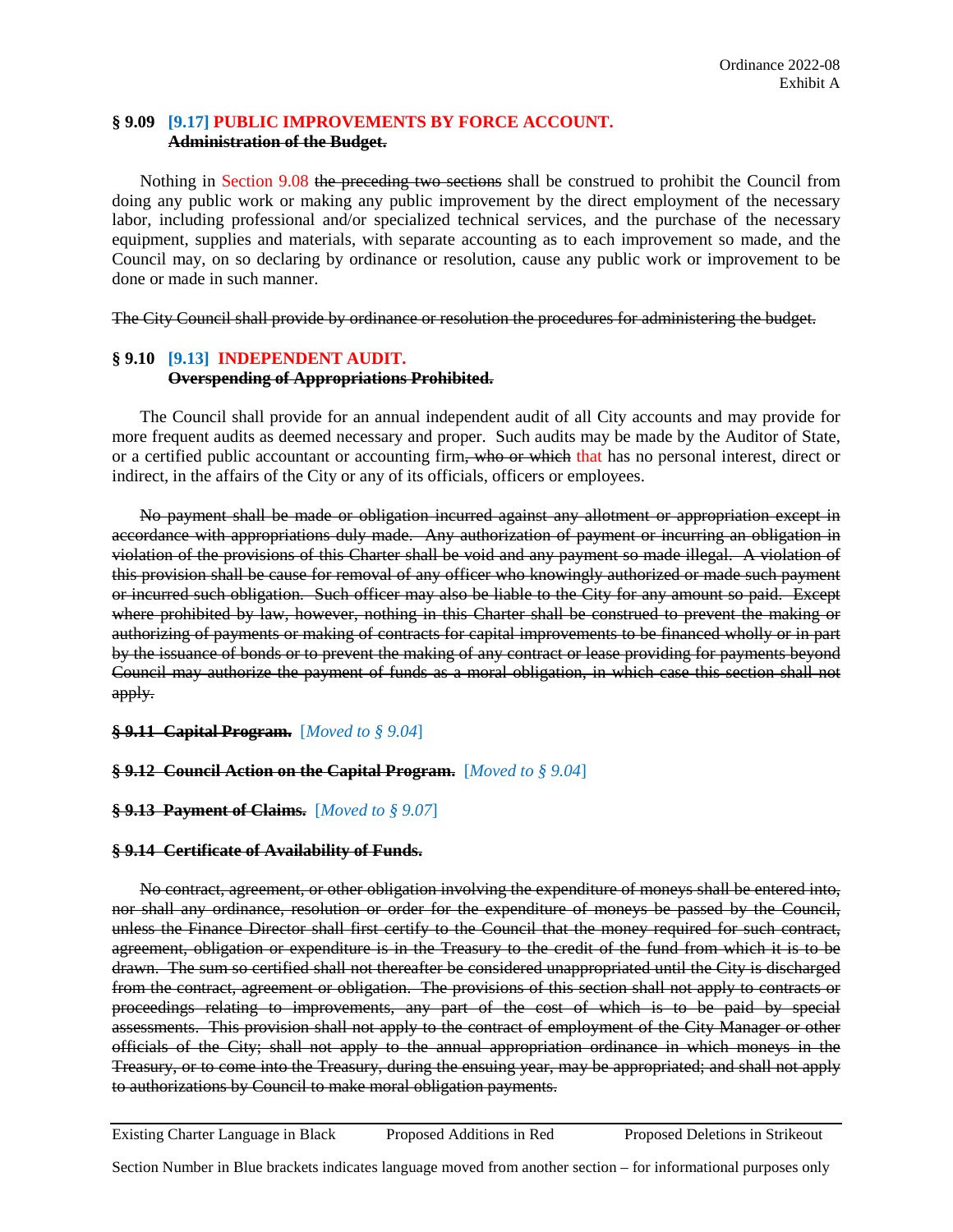#### **§ 9.15 Availability of Money in the Fund.**

All moneys actually in the Treasury to the credit of the fund from which they are to be drawn, and all moneys applicable to the payment of the obligation or appropriation involved that are anticipated to come into the Treasury before the maturity of such contract, agreement or obligation, from taxes, assessments or license fees, or from the sales of services, products or by-products of any City undertaking, and moneys to be derived from lawfully authorized bonds sold and in the process of delivery for the purpose of such certificate, shall be deemed in the Treasury to the credit of the appropriate fund, and shall be subject to such certification.

### **§ 9.16 Expenditures in Excess of Seven Thousand Five Hundred Dollars.** [*The first and third paragraphs now addressed in § 9.08; the second paragraph addressed in § 4.01G.(2)*]

All expenditures, if the cost thereof exceeds seven thousand five hundred dollars (\$7,500), shall be made upon the approval of the Council, after competitive bidding, and no division of any proposed expenditure shall be made for the purpose of evading competitive bidding. This dollar amount requiring Council approval may be increased by Council by ordinance.

The purchase, sale, lease or transfer of real property, including fixtures thereon, are exempt from this provision, and the purchase, sale, lease or transfer of real property, including fixtures thereon, may be accomplished by negotiation or informal competition or by formal bidding upon the approval of Council by the adoption of an ordinance or resolution.

The Council may authorize, in specific cases, expenditures of the funds of the City in amounts exceeding the limit hereinabove stated, without bidding, for the City, for personal and professional services, for the joint use of facilities or the exercise of powers with other political subdivisions, for the product or services of public utilities (including those Municipally operated), or, in the case of an emergency, for the immediate protection of public property or public safety.

#### **§ 9.17 Improvement by Direct Labor.** [*Moved to § 9.09*]

#### **§ 9.18 Gifts, Donations or Bequests to the City.**

Any gift, donation or bequest to the City of Xenia shall be used, appropriated and expended under the direction of Council, unless otherwise provided for in such gift, donation or bequest.

#### **§9.19 Collection of Debts.**

All debts owed to the City for services provided shall be collected in a timely manner. All uncollected debts exceeding ninety days shall be submitted to the Law Director for collection or other appropriate action.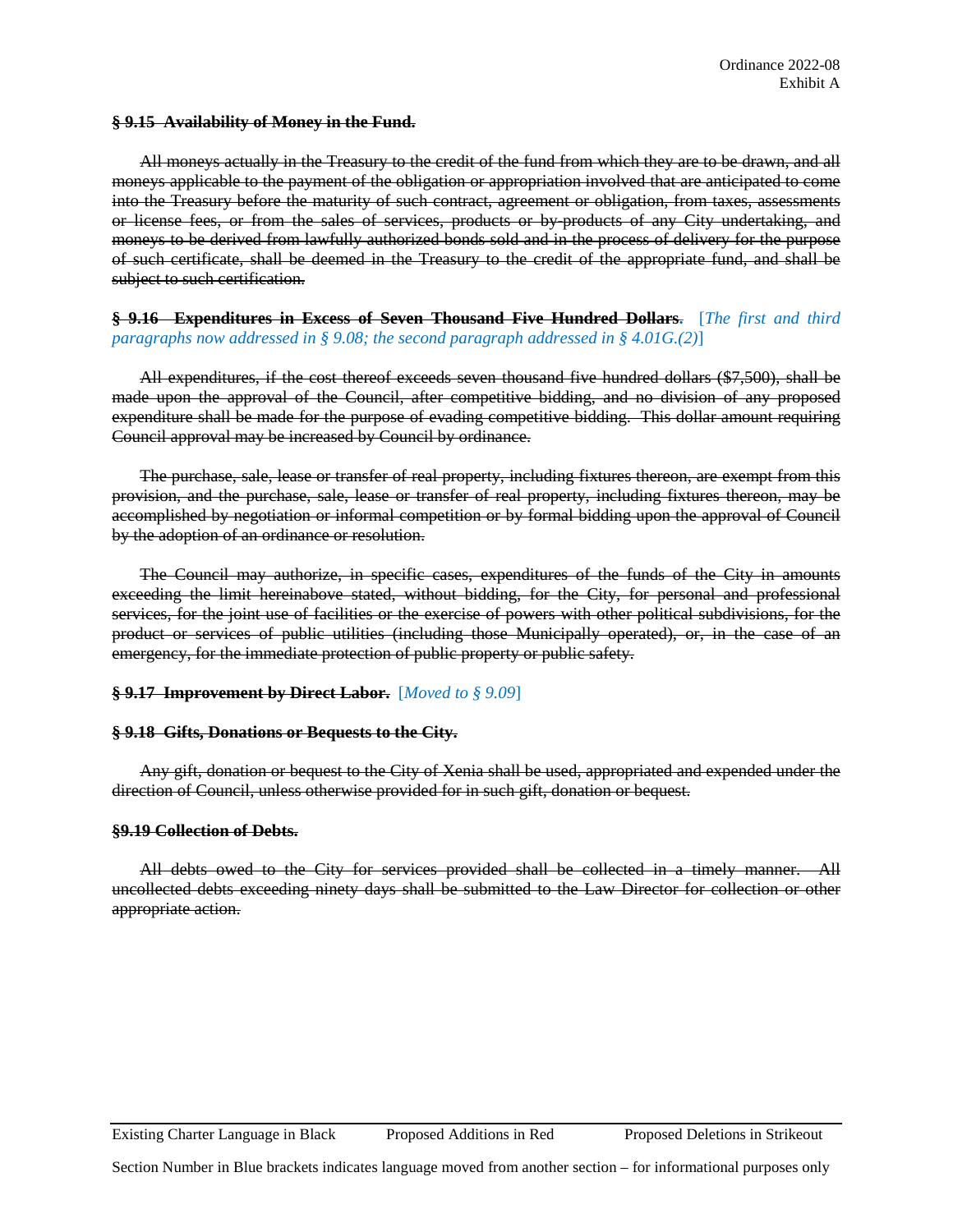# **ARTICLE XIII – GENERAL PROVISIONS**

### **§ 13.01 ACTIVITIES; PENALTIES.**

#### A. Activities Prohibited.

- (1) No person shall be appointed to or removed from, or in any way favored or discriminated against, with respect to any City position or appointive City administrative office because of race, gender, age, handicap, religion, country of origin, or political affiliation.
- (2) No person shall willfully make any false statement, certificate, mark, rating or report in regard to any test, certification or appointment under the provisions of this Charter or the rules and regulations made thereunder, or in any manner commit or attempt to commit any fraud preventing the impartial execution of such provisions, rules and regulations.
- (3) No person who seeks appointment or promotion with respect to any City position or appointive City administrative office shall directly or indirectly give, render or pay any money, service or other valuable thing to any person for or in connection with his or her test, appointment, proposed appointment or proposed promotion.
- (4) No person shall knowingly or willfully solicit or assist in soliciting any assessment, subscription or contribution for any political party or political purpose to be used in conjunction with any City election from any City employee.
- (5) No City employee shall knowingly or willfully make, solicit or receive any contribution to the campaign fund of any political party or committee to be used in a City election or to campaign funds to be used in support of or opposition to any candidate for election to City office. This section shall be not construed to limit any person's right to exercise rights as a citizen to express opinions or to cast a vote, nor shall it be construed to prohibit any person from active participation in political campaigns at any other level of government.
- B. Penalties. Any person convicted of a violation of this section shall be ineligible for a period of five (5) years following such conviction to hold any City office or position and, if an officer or employee of the City, shall immediately forfeit his or her office or position. The City Council shall establish, by ordinance, such further penalties as it may deem appropriate.

### **§ 13.02 CONFLICTS OF INTEREST AND ETHICS. Salaries and Bonds Fixed by Council.** [*Moved to § 4.01 D*]

The law of Ohio pertaining to conflicts of interest, ethics, criminal behavior and financial disclosure by City officials and employees shall apply under this Charter.

The Council shall fix, by ordinance or resolution, the salary or rate of compensation of all officers and employees of the City entitled to compensation, including the salaries of the Mayor and City Council members, in accordance with this Charter, and may require any officer or employee to give bond for the faithful performance of his or her duties, in such an amount as it may determine, and it may provide that the premium or cost for any such bond be paid by appropriation from City funds.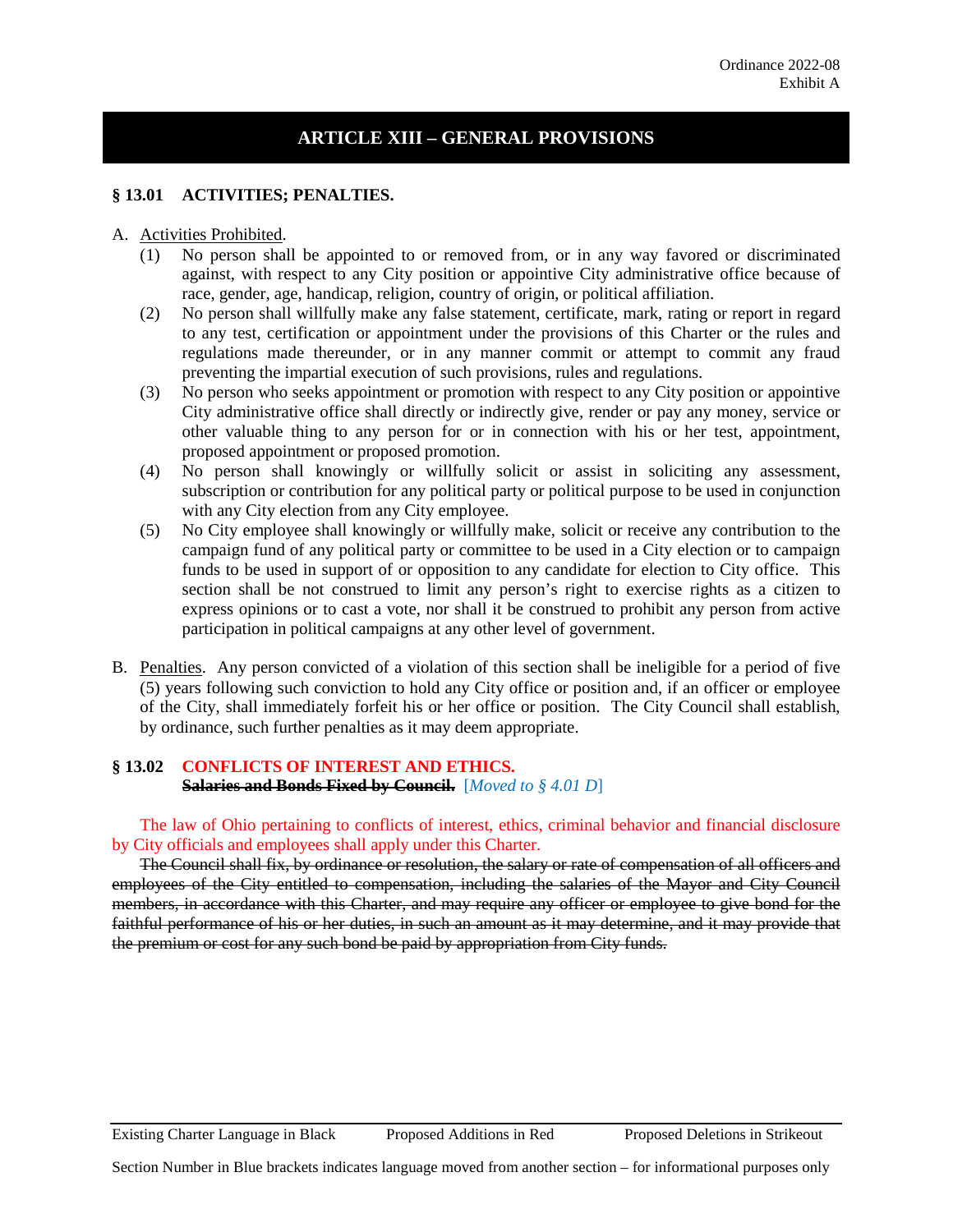## **§ 13.03 OPEN MEETINGS.**

### **Ordinances and Resolutions Interchangeable.**

For purposes of this Charter, the term "ordinance(s)" shall include "resolution(s)" and the term "resolution(s)" shall include "ordinance(s)."

- A. Open Meetings. All deliberations, discussions and actions on official public business taken by the Council or other boards, commissions, and committees of the City, whether created by Charter or by the Council in accordance with this Charter, shall be taken in meetings open to the public, except as otherwise provided in this Charter or by the general laws of the State.
- B. Notice. Council shall provide, by ordinance, Rules of Public Notice by which the Council and all other boards, commissions, and committees of the City shall give notice of their meetings.
- C. Executive Session. The Council, boards, commissions, and committees of the City, whether created by Charter or by the Council in accordance with this Charter, may adjourn into executive session during any regular or special meeting of that body to discuss any of limited matters outlined in Ohio Revised Code Section 121.22(G), and any subsequent revisions thereto, or any other relevant provisions of the general laws of the State; provided, however, that:
	- (1) The Council, Boards, Commissions, and Committees of the City may also adjourn into executive session during any regular or special meeting to receive and discuss general legal advice from the Law Director or other special counsel.
	- (2) The Council, Boards, Commissions, and Committees of the City may adjourn into executive session during any regular or special meeting to consider and discuss economic development projects when that proposed project includes a request for economic development assistance from the City or the state, or involves public infrastructure improvements or the extension of municipal utilities, without a separate finding by the public body that an executive session is necessary to protect the interest of the applicant.
	- (3) Any public body of the City exercising the quasi-judicial duties assigned to it by this Charter, by ordinance, or by the general laws of the State may adjourn into executive session to deliberate when so acting within its quasi-judicial capacity.
- D. Presence Required. A member of the Council or other Board, Commission or Committee of the City must be present in person, or by telephone, video or electronic means in the limited situations permitted by the Rules of Council, at a meeting open to the public to be considered present, to vote on any official business, or for the purpose of determining whether a quorum of the public body is present at the meeting.
- E. Minutes. The Council, Boards, Commissions, and Committees of the City shall keep full and accurate minutes of their meetings, and such minutes shall include enough facts and information to permit the public to understand and appreciate the rationale behind the public body's decision, but need not be a verbatim transcript. Such minutes need only reflect the general subject matter of discussions in executive session, but shall record the motion, the reasons given for the executive session, and the vote to adjourn into executive session. The minutes of the City's public bodies shall be promptly prepared, filed and maintained and shall be open to public inspection.
- F. Effect of Violation. Any ordinance, resolution, motion or formal action of any kind by the Council or any Board, Commission or Committee is invalid unless adopted in an open meeting that complied with the Rules of Public Notice. An ordinance, resolution, motion or formal action adopted in an open meeting that results from deliberations in a meeting not open to the public is invalid unless the

Existing Charter Language in Black Proposed Additions in Red Proposed Deletions in Strikeout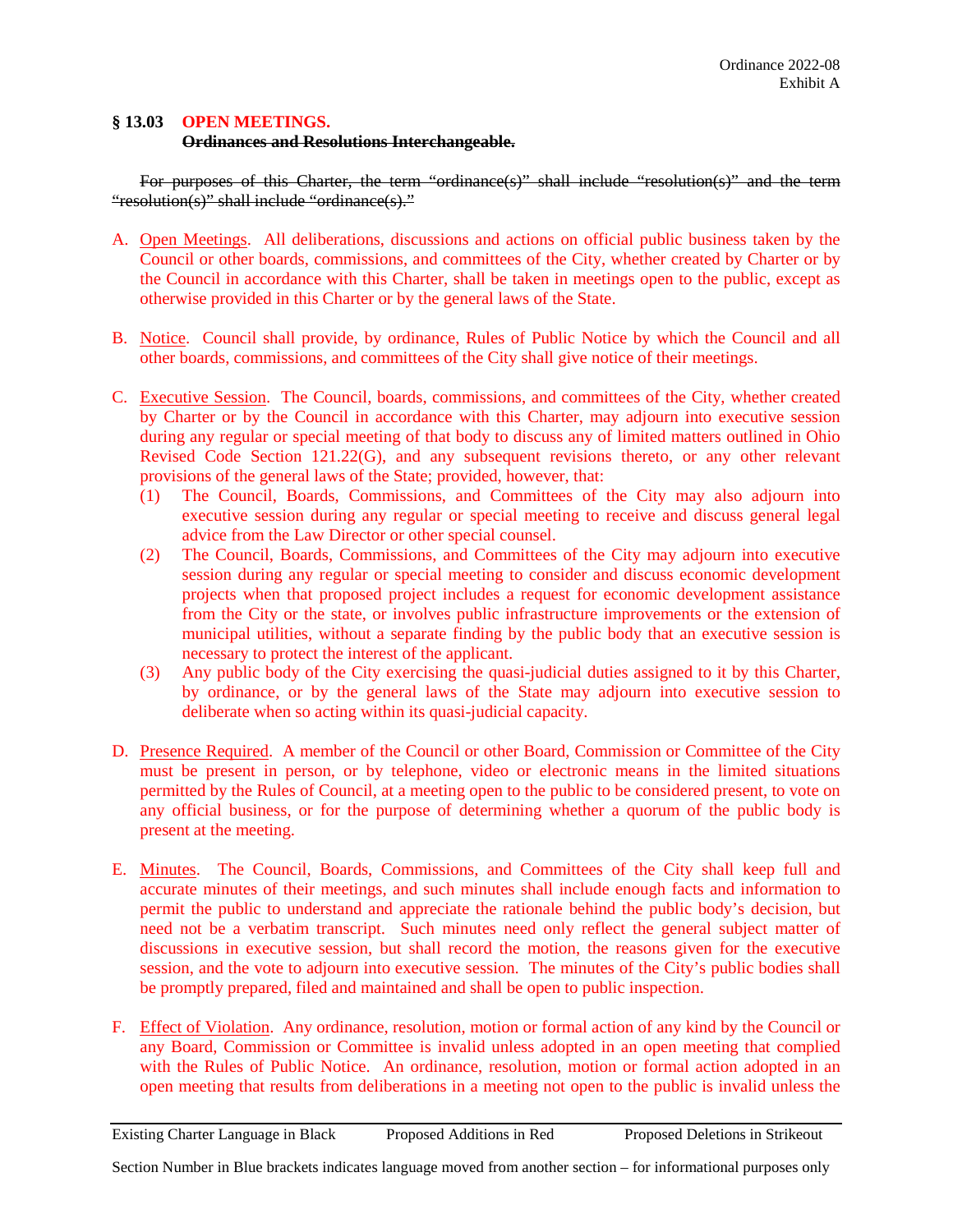deliberations were part of a quasi-judicial hearing, or were for a purpose specifically authorized under Section 13.03 C. of this Article, and the executive session was held in compliance with that section.

### **§ 13.04 [14.01] CHARTER AMENDMENTS.**

This Charter may be amended by the eligible voters of this City as provided in Article XVIII, Section 9 of the Constitution of the State Ohio, the provisions of this Charter, and the general laws of the State of Ohio.

### **§ 13.05 RULES OF CONSTRUCTION.**

- A. Singular and Plural; Gender; Tense. As used in this Charter, unless the context otherwise requires:
	- (1) The singular includes the plural, and the plural includes the singular;
	- (2) Words of one gender include the other genders; and
	- (3) Words in the present tense include the future.
- B. Mandatory or Discretionary. The words "shall" and "will" are mandatory, while the word "may" is permissive/discretionary.
- C. Common and Technical Usage. As used in this Charter, words and phrases shall be read in context and construed according to the rules of grammar and common usage. Words and phrases that have acquired a technical or particular meaning, whether by legislative definition or otherwise, shall be construed accordingly.
- D. Headings. Section and paragraph headings are for convenience only and are not intended to have substantive significance in interpreting any provision of this Charter.

### **§ 13.06 [15.01] EFFECT OF PARTIAL INVALIDITY.**

A judicial determination that all or H any part of any article, section or part of a section, paragraph, or division of this Charter proves to be is invalid or unconstitutional, the same shall not be held to invalidate or impair the validity, force or effect of any other part section or part of a section in this Charter, unless it clearly appears that such other section, or part of a section, except to the extent that the other part is wholly or necessarily dependent for its operation upon the part section or part of the section so held declared invalid or unconstitutional.

## **ARTICLE XIV: CHARTER AMENDMENTS, RENUMBERING**

#### **Section 14.01. Charter Amendments.** [*Moved to § 13.04*]

This Charter may be amended as provided in the Constitution and general laws of the State of Ohio.

#### **Section 14.02. Renumbering of Charter.**

The Council, by ordinance, may renumber, regroup and classify the sections of this Charter, provided that no substantive change shall be made in any of the provisions thereof.

Existing Charter Language in Black Proposed Additions in Red Proposed Deletions in Strikeout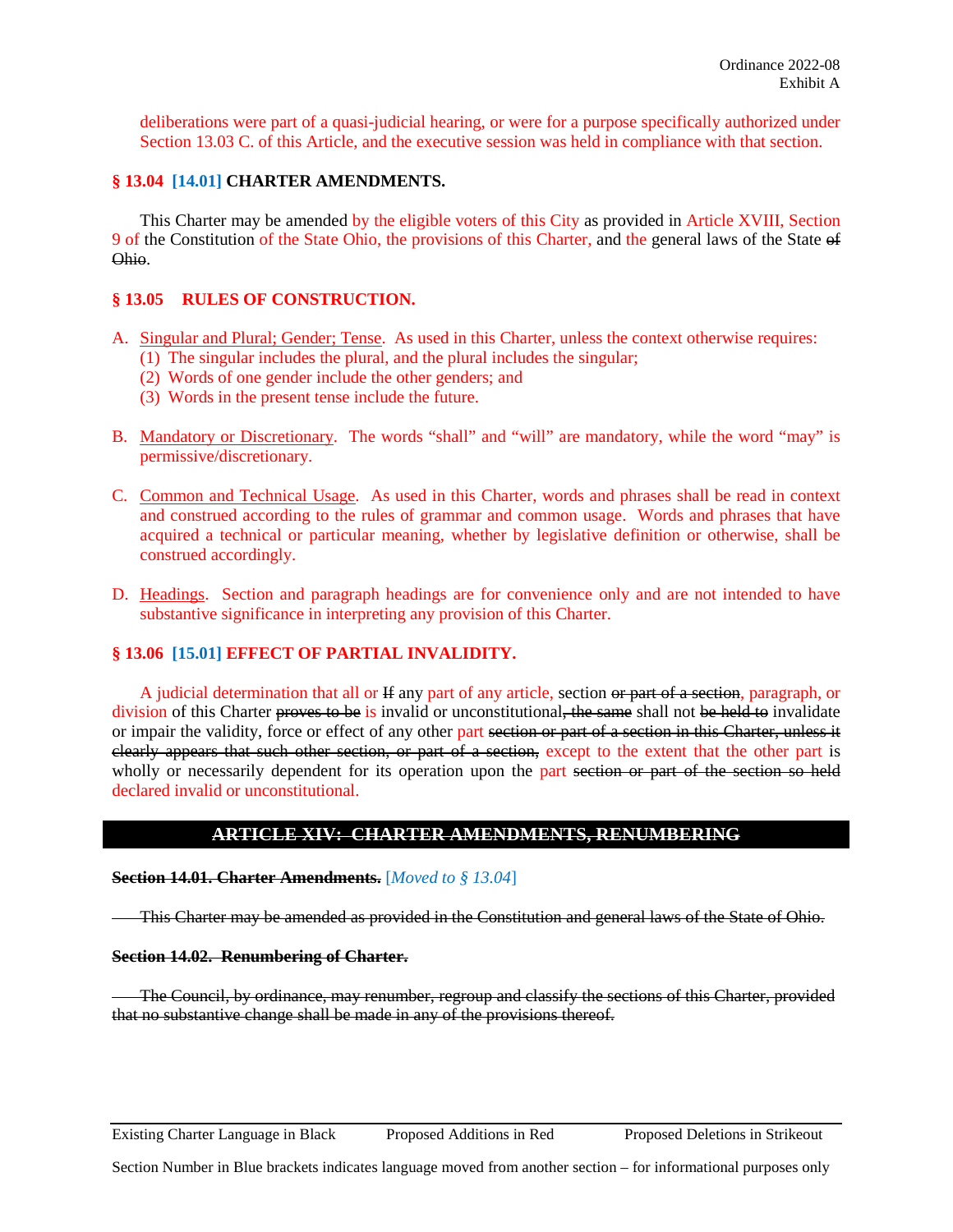# **ARTICLE XV: SEPARABILITY AND VALIDITY; STATE AND MUNICIPAL LAWS**

**Section 15.01. Separability and Validity.** [*Moved to § 13.06*]

### **Section 15.02. State and Municipal Laws.**

All City ordinances, resolutions, orders and regulations which are in force when this Charter becomes fully effective are repealed to the extent that they are inconsistent or interfere with the effective operation of this Charter or of ordinances or resolutions adopted pursuant thereto. To the extent that the Constitution and laws of the State of Ohio permit, all laws relating to or affecting this City or its agencies, officers or employees which are in force when this charter becomes fully effective are superseded to the extent that they are inconsistent or interfere with the effective operation of this Charter or of ordinances or resolutions adopted pursuant thereto.

Existing Charter Language in Black Proposed Additions in Red Proposed Deletions in Strikeout